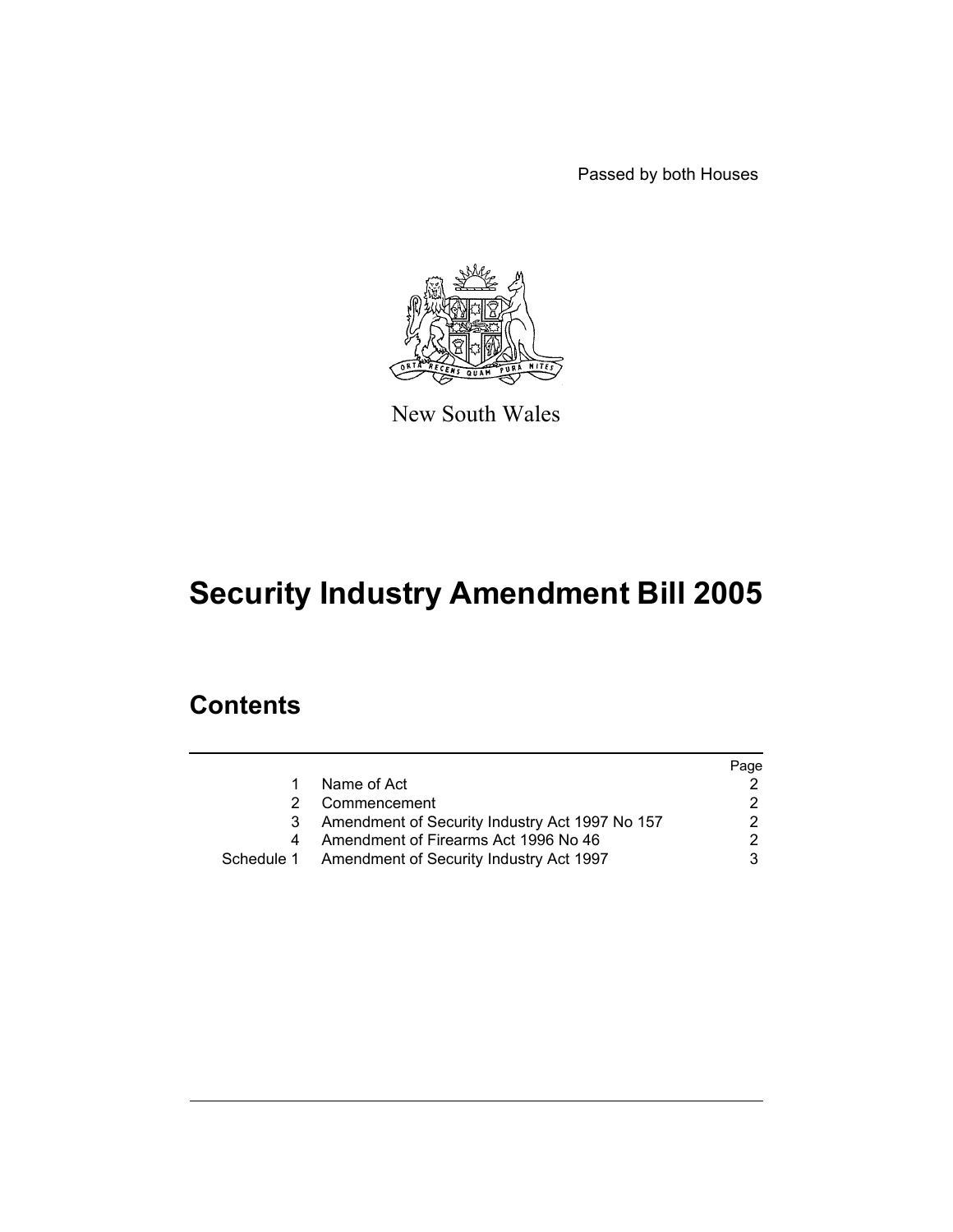*I certify that this PUBLIC BILL, which originated in the LEGISLATIVE ASSEMBLY, has finally passed the LEGISLATIVE COUNCIL and the LEGISLATIVE ASSEMBLY of NEW SOUTH WALES.*

> *Clerk of the Legislative Assembly. Legislative Assembly, Sydney, , 2005*



New South Wales

# **Security Industry Amendment Bill 2005**

Act No , 2005

An Act to amend the *Security Industry Act 1997* to make further provision with respect to the licensing and regulation of persons in the security industry; and for other purposes.

*I have examined this Bill, and find it to correspond in all respects with the Bill as finally passed by both Houses.*

*Chairman of Committees of the Legislative Assembly.*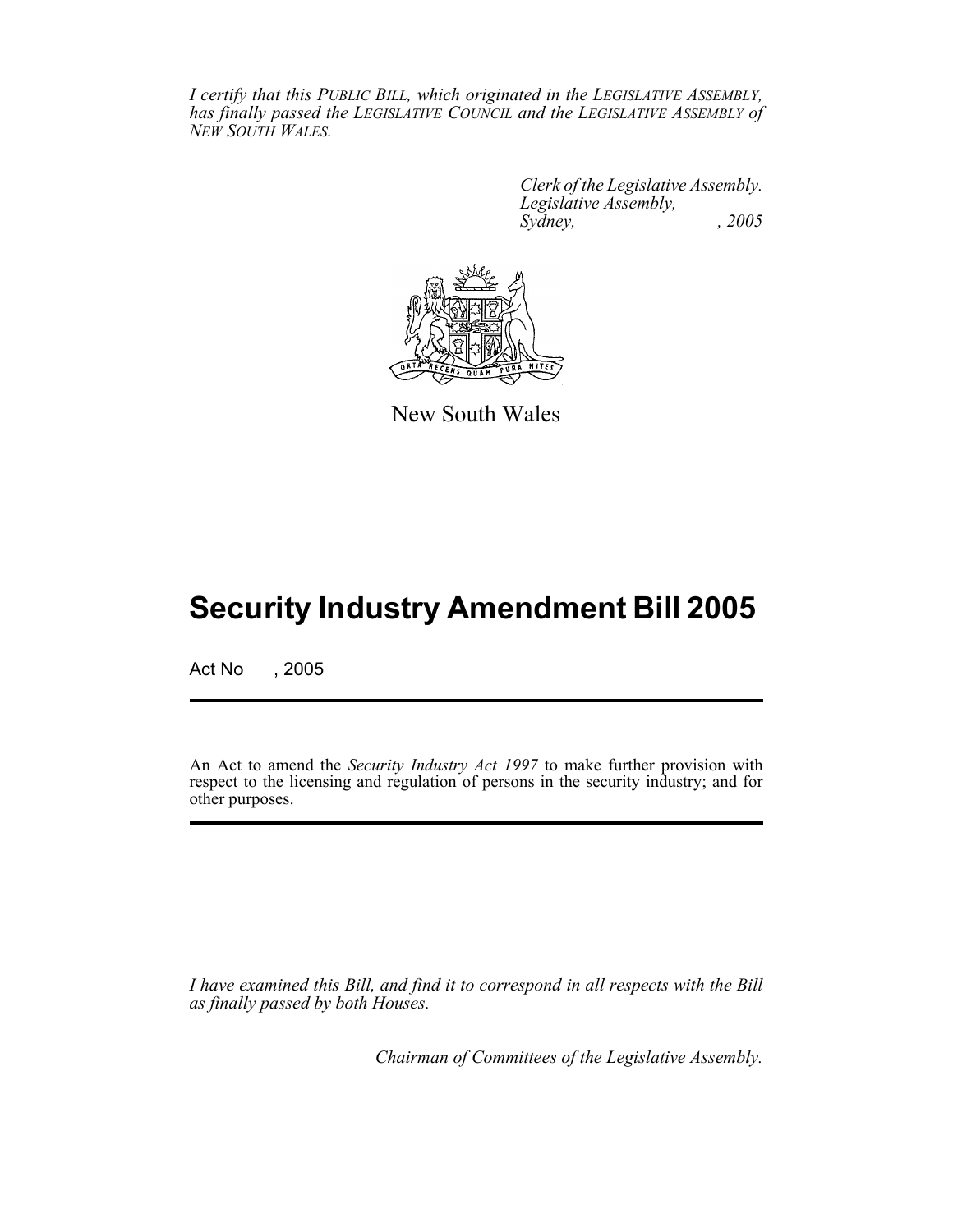## **The Legislature of New South Wales enacts:**

## **1 Name of Act**

This Act is the *Security Industry Amendment Act 2005*.

## **2 Commencement**

This Act commences on a day or days to be appointed by proclamation.

## **3 Amendment of Security Industry Act 1997 No 157**

The *Security Industry Act 1997* is amended as set out in Schedule 1.

## **4 Amendment of Firearms Act 1996 No 46**

The *Firearms Act 1996* is amended by omitting section 24 (1A) and by inserting instead the following subsection:

- (1A) The Commissioner must revoke a licence that is held for the purpose of employment as an armed security guard (within the meaning of the *Security Industry Act 1997*) if:
	- (a) the licensee has failed to undertake any firearm safety training required under this Act or the regulations, or
	- (b) in the case of a licensee who holds a class P1F licence under the *Security Industry Act 1997*—the P1F licence is revoked under that Act or the licensee contravenes any condition of the firearms licence under this Act.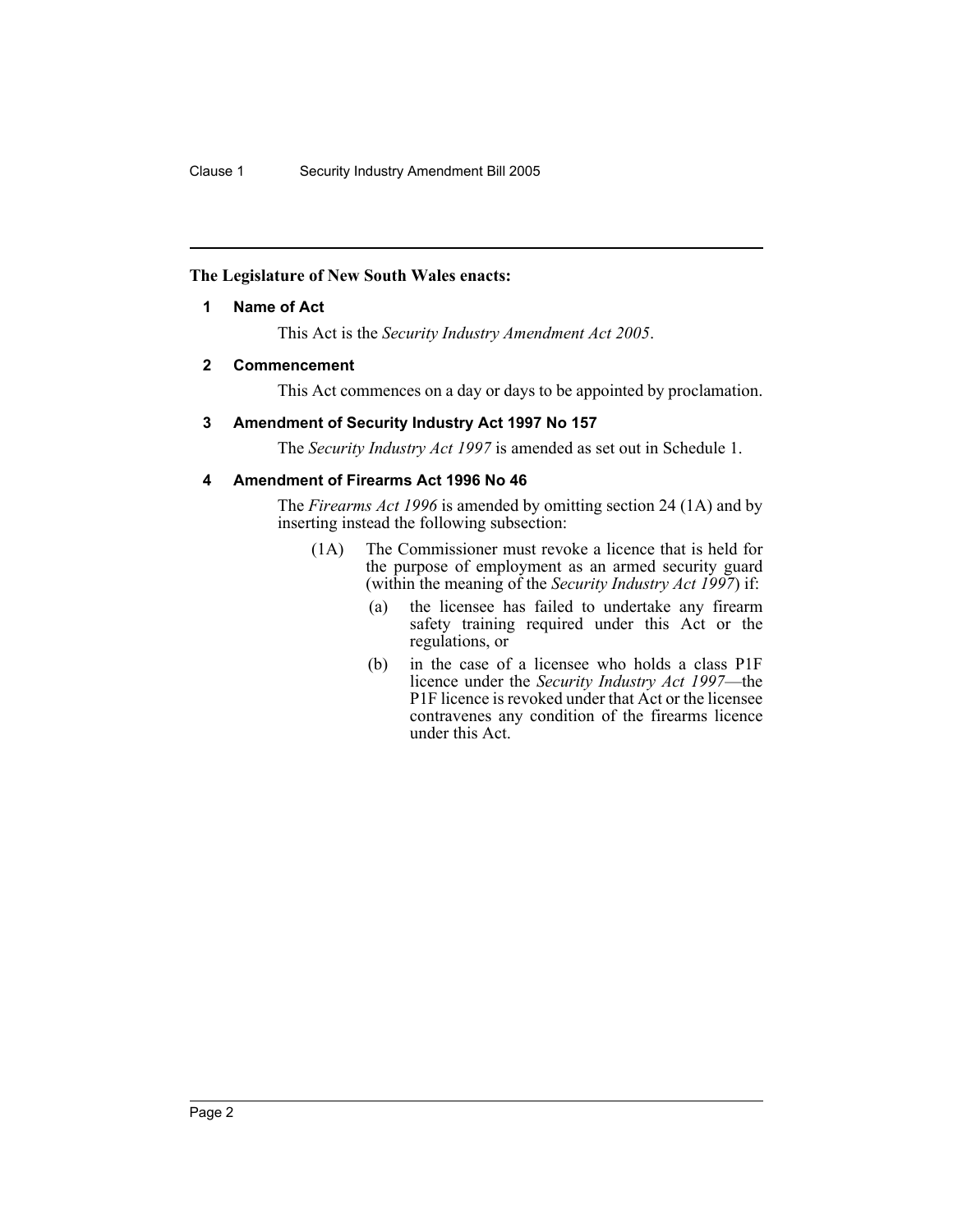Amendment of Security Industry Act 1997 **Schedule 1** Schedule 1

## **Schedule 1 Amendment of Security Industry Act 1997**

(Section 3)

#### **[1] Section 3 Definitions**

Omit "section 4 (b)" from paragraph (a) of the definition of *armed security guard* in section 3 (1).

Insert instead "section 4 (c)".

## **[2] Section 3 (1), definition of "armed security guard"**

Omit "class 1A" from paragraph (b) of the definition.

Insert instead "class 1F or P1F".

### **[3] Section 3 (1), definition of "employ"**

Omit the definition. Insert instead:

*employ* does not include subcontract or arrange by contract, franchise or otherwise with another person for the purpose of that other person employing or providing persons.

#### **[4] Section 4**

Omit the section. Insert instead:

#### **4 Carrying on a "security activity"**

- (1) For the purposes of this Act, a person carries on a *security activity* if the person carries on any one or more of the following activities in the course of conducting a business or in the course of the person's employment:
	- (a) acting as a bodyguard or providing close personal protection, or acting in a similar capacity,
	- (b) acting as a crowd controller, venue controller or bouncer, or acting in a similar capacity, by physical or electronic means,
	- (c) patrolling, protecting, watching or guarding any property, by physical means (which may involve the use of patrol dogs or the possession or use of firearms) or by electronic means, in any one or more of the following circumstances:
		- (i) carrying on control room operations,
		- (ii) carrying on monitoring centre operations,
		- (iii) carrying on retail loss prevention,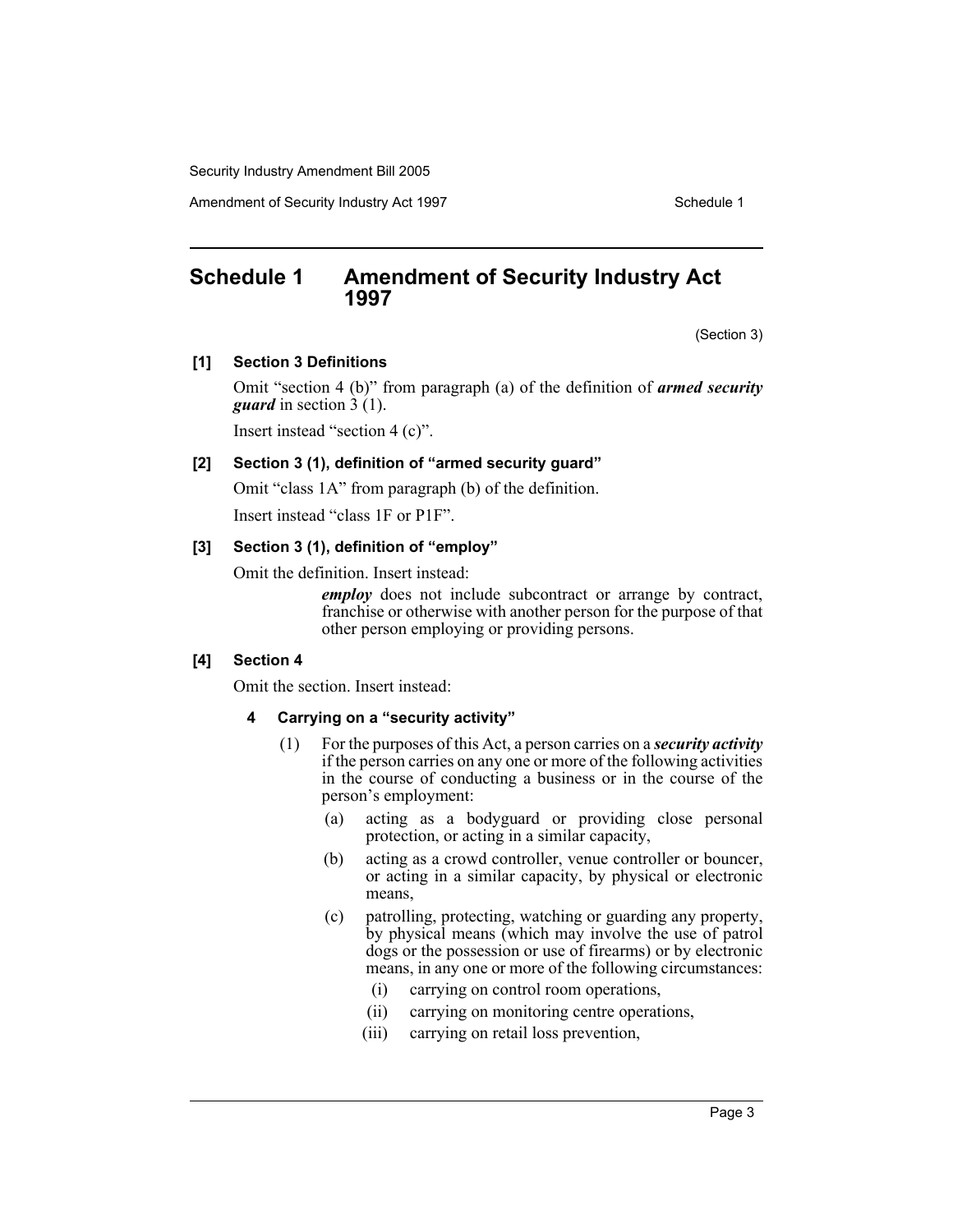- (iv) patrolling, protecting, watching or guarding cash (including cash in transit) or other valuables,
- (v) patrolling, protecting, watching or guarding an airport or any other infrastructure,
- (d) installing, maintaining, repairing or servicing, by physical or electronic means:
	- (i) any security equipment, or
	- (ii) any mechanical, electronic, acoustic or other equipment that the person installing, maintaining, repairing or servicing the equipment purports to be equipment that is designed or adapted to provide or enhance security or for the protection or watching of any property,
- (e) selling:
	- (i) any security equipment (other than basic household or automotive security items at approved classes of retail outlets), or
	- (ii) any mechanical, electronic, acoustic or other equipment that the person selling the equipment purports to be equipment that is designed or adapted to provide or enhance security or for the protection or watching of any property,
- (f) selling security methods or principles,
- (g) selling the services of persons to carry on any security activity referred to in this section,
- (h) providing advice in relation to security equipment (other than basic household or automotive security items at approved classes of retail outlets), including:
	- (i) providing product advice in relation to security equipment, or
	- (ii) identifying and analysing security risks and providing solutions or management strategies to minimise security risks,
- (i) providing advice in relation to any other mechanical, electronic, acoustic or other equipment (other than basic household or automotive security items at approved classes of retail outlets) that the person providing the advice purports to be equipment that is designed or adapted to provide or enhance security or for the protection or watching of any property,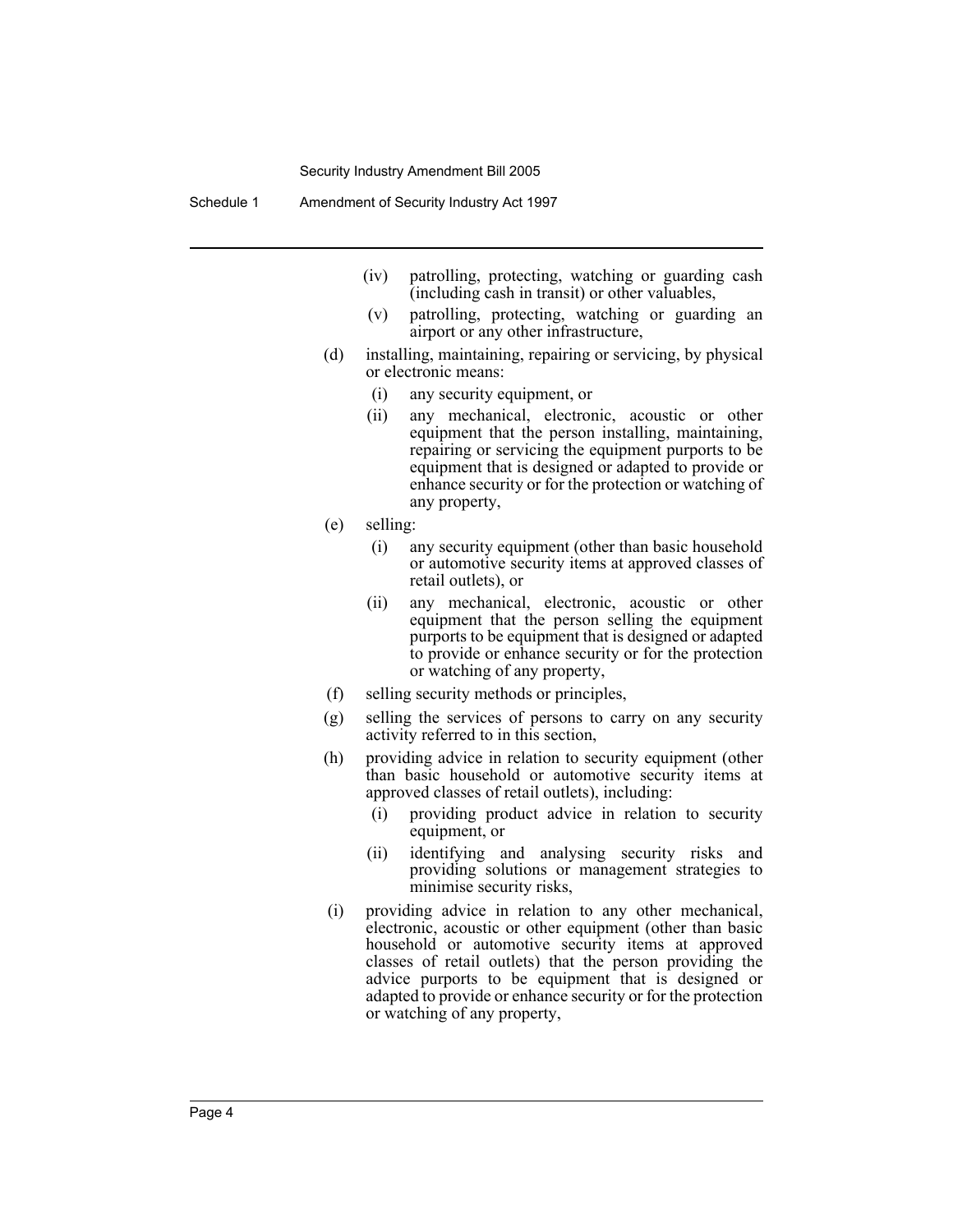- (j) providing training or instruction in relation to any security activity referred to in this section,
- (k) assessing another person's training, instruction or competencies in relation to any security activity referred to in this section,
- (l) supervising or monitoring, for fee or reward, any person who is carrying on a security activity authorised by a provisional licence,
- (m) employing or providing persons, or arranging by contract, franchise or other arrangement with another person for the purpose of that other person employing or providing persons, to carry on any security activity referred to in this section,
- (n) acting as an agent for, or otherwise obtaining contracts for:
	- (i) the supply of persons to carry on any security activity referred to in this section, or
	- (ii) the supply of any security equipment (other than basic household or automotive security items at approved classes of retail outlets), or
	- (iii) the supply of any security activity referred to in this section,
- (o) brokering any security activity referred to in this section, by acting or purporting to act as an intermediary to negotiate and obtain any such activity for a person (other than the person's employer or a principal who is not a client of the person) in return for a commission or financial benefit,
- (p) any other activity, or class of activities, that is connected with security or the protection of persons or property, whether by physical or electronic means, and that is prescribed by the regulations for the purposes of this section.
- (2) For the purposes of this section, *basic household or automotive security item* has the meaning given by the regulations.

#### **[5] Section 6 Application of Act**

Omit "to the extent provided by subsection (2)" from section 6 (1). Insert instead "as provided by this section".

#### **[6] Section 6 (2) (a)**

Insert "or other member of NSW Police" after "officer".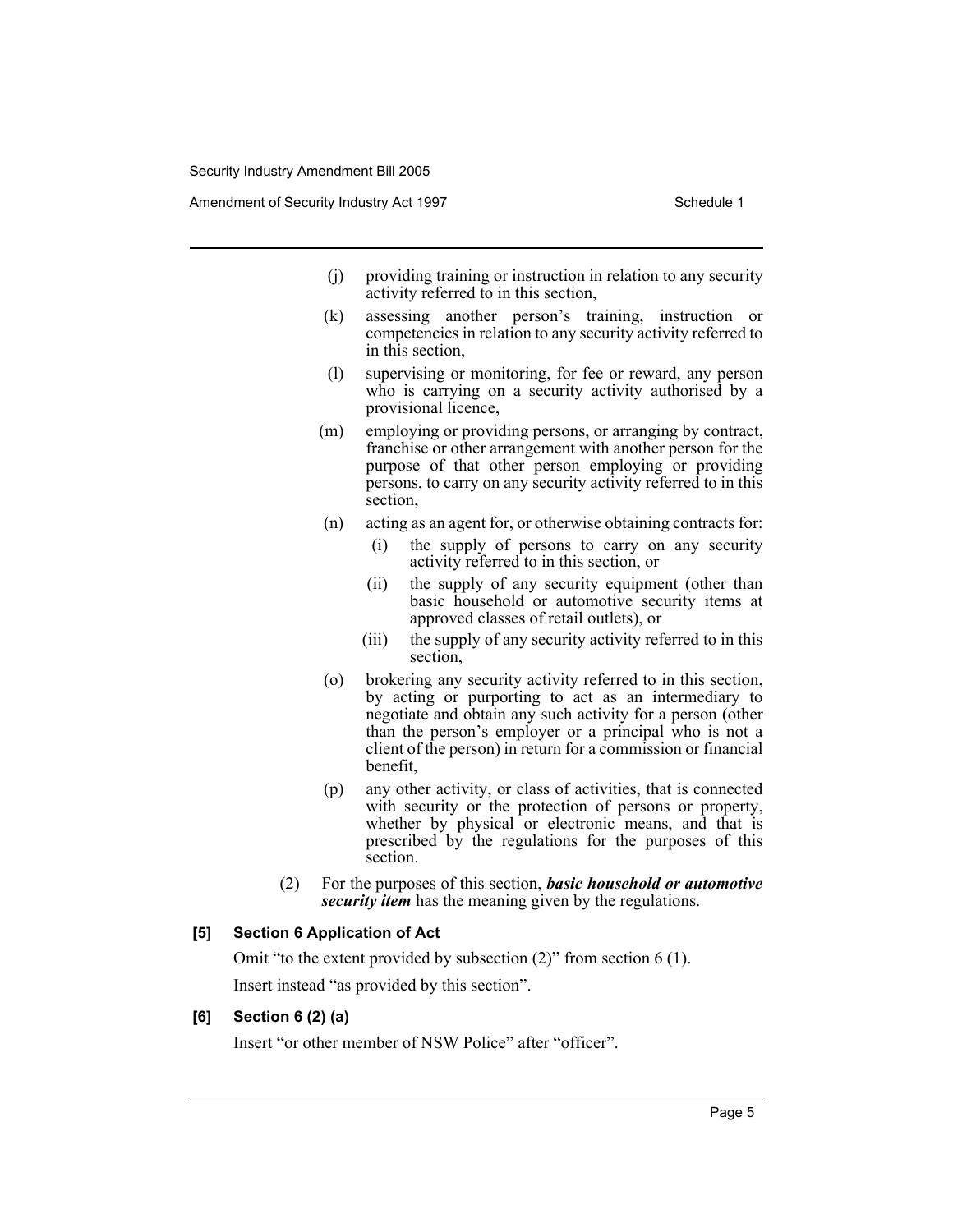Schedule 1 Amendment of Security Industry Act 1997

## **[7] Section 6 (2)**

Insert "or in the course of that employment" after "that capacity".

## **[8] Section 6 (2A)–(2C)**

Insert after section 6 (2):

- (2A) This Act does not apply to or in respect of any person who is employed by or in:
	- (a) the New South Wales Crime Commission, or
	- (b) the Australian Crime Commission, or
	- (c) the Police Integrity Commission, or
	- (d) the Independent Commission Against Corruption, or
	- (e) the Department of Corrective Services as a correctional officer (within the meaning of the *Crimes (Administration of Sentences) Act 1999*), or
	- (f) the Department of Juvenile Justice, or
	- (g) any other agency responsible for the enforcement of criminal laws of the State, of the Commonwealth or of another State or Territory,

while, and to the extent that, the person is performing official duties in the course of that employment.

- (2B) The Commissioner may, on application by a person who provides training or instruction in relation to a security activity of a kind authorised by a class 2 licence, exempt the person from the requirement under section 7 (2) to be licensed to provide that training or instruction.
- (2C) An exemption under subsection (2B):
	- (a) is to be specified in a written notice given to the person concerned, and
	- (b) is subject to such terms and conditions as the Commissioner may specify in the notice, and
	- (c) may be revoked at any time by the Commissioner.

## **[9] Section 7**

Omit the section. Insert instead:

## **7 Offence of carrying on unauthorised security activities**

(1) A person must not employ or provide persons to carry on security activities unless: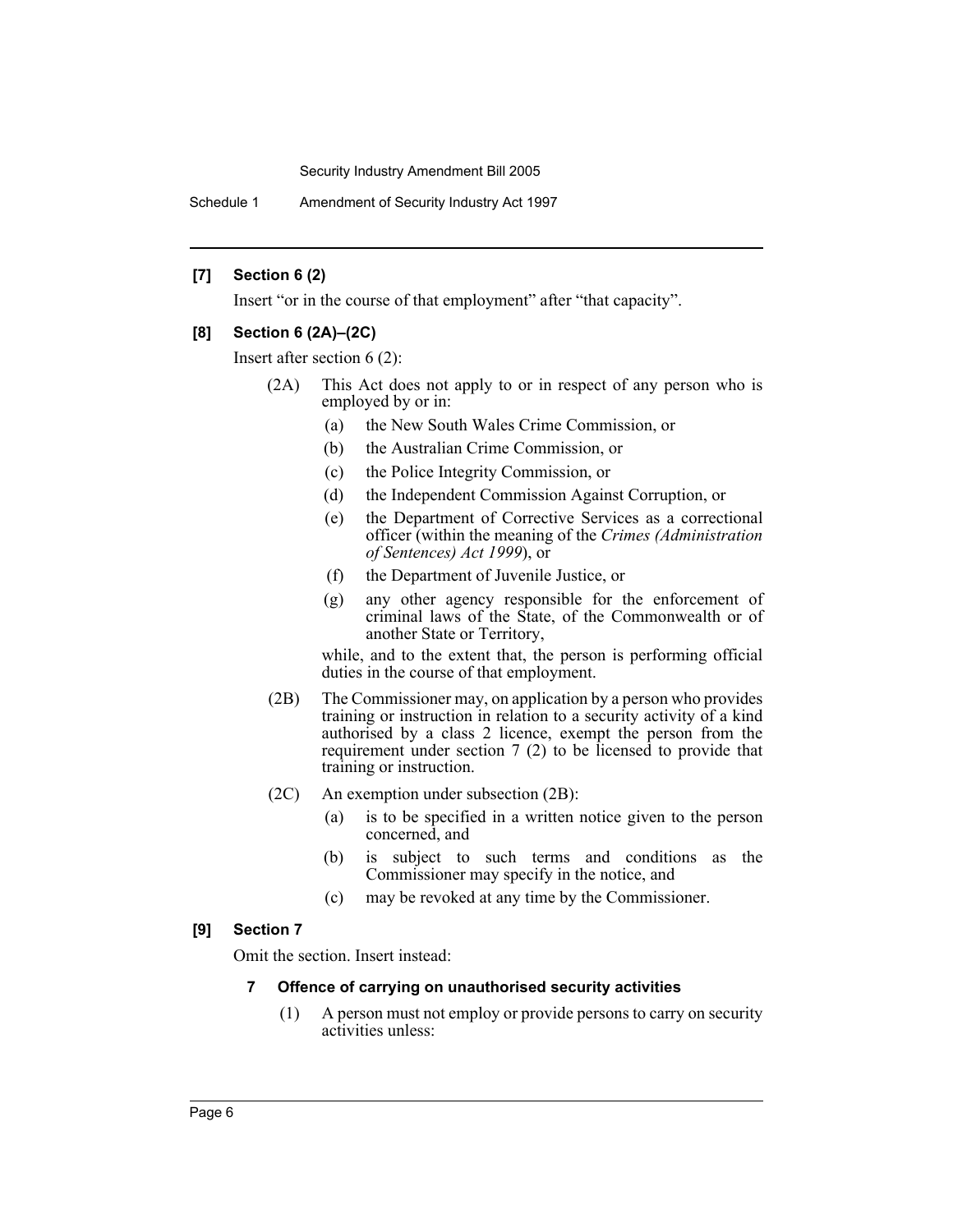Amendment of Security Industry Act 1997 **Schedule 1** Schedule 1

- (a) the person is the holder of a master licence, and
- (b) the person employs or provides no more than the number of persons authorised by the master licence, and
- (c) each of the persons employed or provided is the holder of a class 1 licence, class 2 licence or provisional licence.

Maximum penalty:

- (a) in the case of a corporation—1,000 penalty units, or
- (b) in the case of an individual—500 penalty units or imprisonment for 2 years, or both.
- (2) A person must not carry on a security activity (other than employing or providing persons to carry on security activities) unless the person is the holder of a class 1 licence, class 2 licence or provisional licence that authorises the person to carry on the security activity.

Maximum penalty: 500 penalty units or imprisonment for 2 years, or both.

#### **[10] Section 9 Classes of licences**

Insert after section 9 (c):

(d) a provisional licence.

#### **[11] Section 9 (2)**

Insert at the end of section 9:

(2) A class of licence may, in accordance with the regulations, be combined with another class of licence into a composite licence that authorises the licensee to carry on more than one kind of security activity.

#### **[12] Section 10 Master licences**

Omit section 10 (1) and (2). Insert instead:

- (1) Master licences are to be classified into subclasses. Those subclasses, and the authority they confer, are as follows:
	- (a) class MA—authorises the holder (who is self-employed and who holds a class 1 or class 2 licence, or both) to provide his or her services to carry on security activities,
	- (b) class MB—authorises the holder to employ or provide no more than 10 persons to carry on security activities, each of whom must be the holder of a class 1 licence, class 2 licence or provisional licence,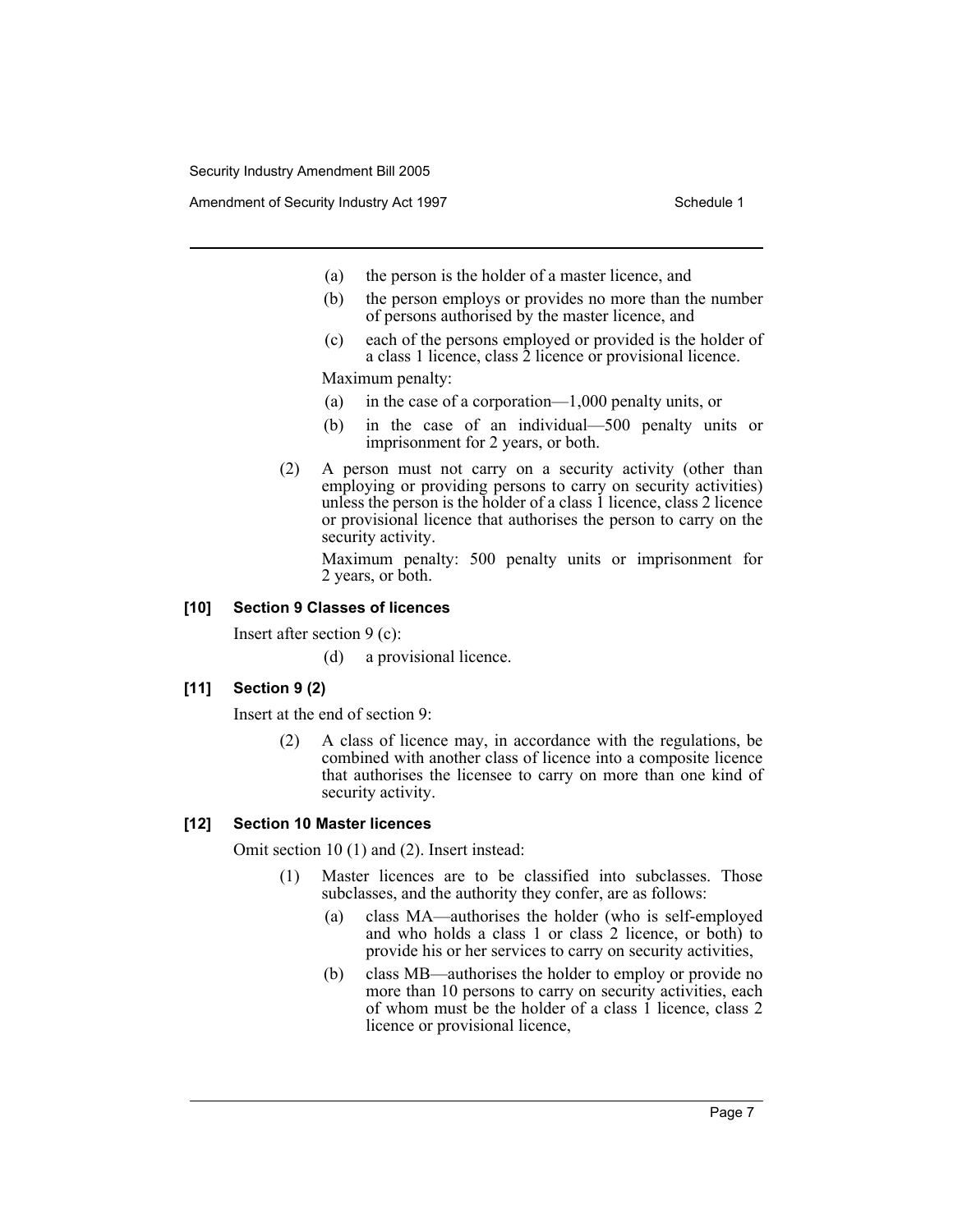Schedule 1 Amendment of Security Industry Act 1997

- (c) class MC—authorises the holder to employ or provide between 11 and 50 persons to carry on security activities, each of whom must be the holder of a class 1 licence, class 2 licence or provisional licence,
- (d) class MD—authorises the holder to employ or provide more than 50 persons to carry on security activities, each of whom must be the holder of a class 1 licence, class 2 licence or provisional licence.

#### **[13] Section 11 Class 1 licences**

Omit section 11 (1). Insert instead:

- (1) Class 1 licences are to be classified into subclasses. Those subclasses, and the authority they confer, are as follows:
	- (a) class 1A—authorises the licensee to patrol, protect, watch or guard any property while unarmed (and whether while static or mobile),
	- (b) class 1B—authorises the licensee to act as a bodyguard or to provide close personal protection or to act in a similar capacity,
	- (c) class 1C—authorises the licensee to act as a crowd controller, venue controller or bouncer or to act in a similar capacity,
	- (d) class 1D—authorises the licensee to patrol, protect, watch or guard any property with a dog,
	- (e) class 1E—authorises the licensee to patrol, protect, watch or guard any property while carrying on monitoring centre operations,
	- (f) class 1F—authorises the licensee to patrol, protect, watch or guard approved classes of property while armed (but only under the authority of a licence or permit to use or possess firearms under the *Firearms Act 1996*),
	- (g) class 1G—authorises the licensee to patrol, protect, watch or guard any property while carrying on retail loss prevention,
	- (h) any other class prescribed by the regulations—authorises the licensee to carry on the security activity prescribed by the regulations in relation to the prescribed class of licence concerned.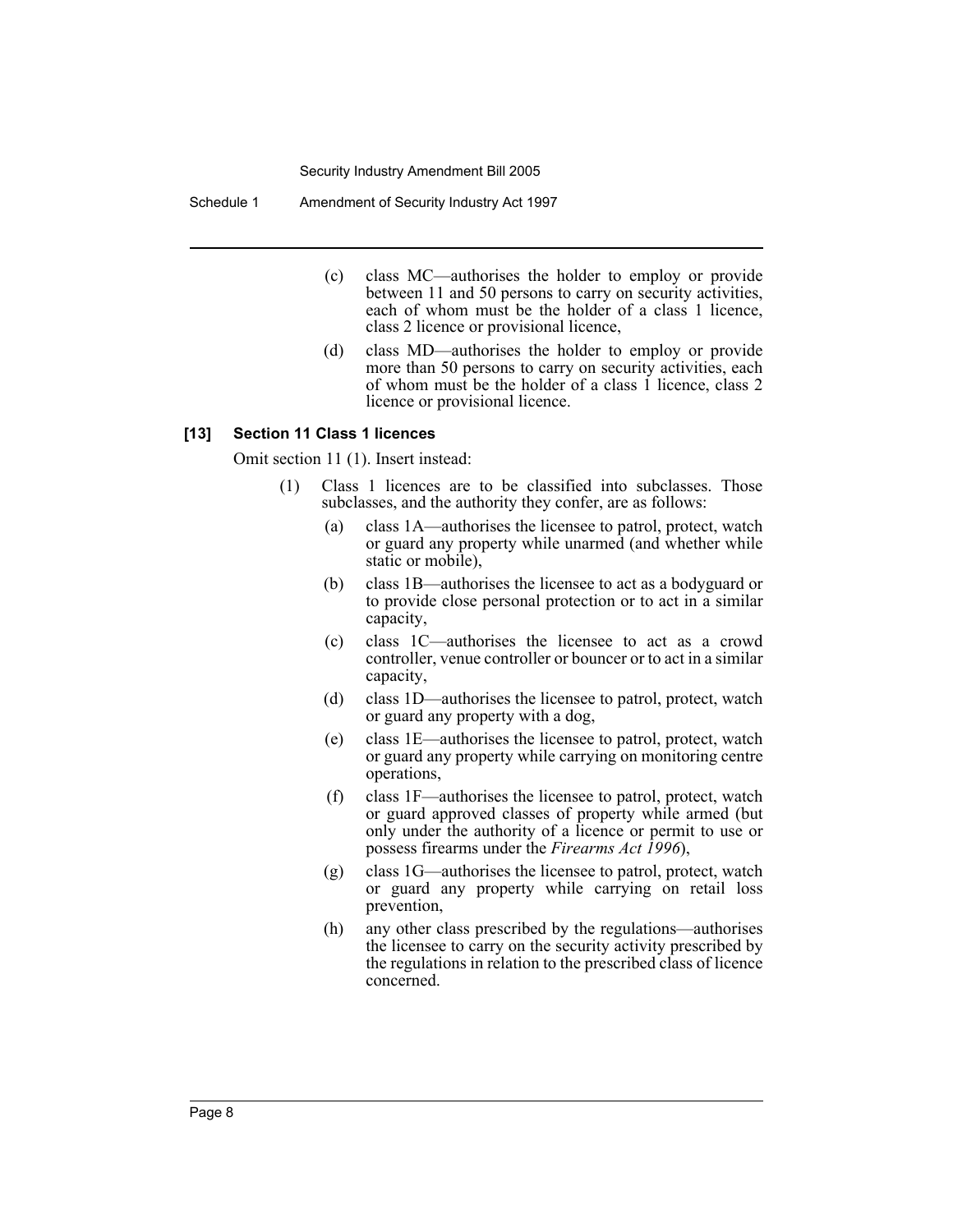Amendment of Security Industry Act 1997 **Schedule 1** Schedule 1

#### **[14] Section 12 Class 2 licences**

Omit section 12 (1). Insert instead:

- (1) Class 2 licences are to be classified into subclasses. Those subclasses, and the authority they confer, are as follows:
	- (a) class 2A—authorises the licensee to act as a consultant by identifying and analysing security risks and providing solutions and management strategies to minimise those security risks,
	- (b) class 2B—authorises the licensee to sell, and provide advice in relation to, security equipment and to sell the services of persons to carry on any security activity,
	- (c) class 2C—authorises the licensee to act as a locksmith, including installing, maintaining, repairing and servicing, and providing advice in relation to, security equipment (including barrier equipment),
	- (d) class 2D—authorises the licensee to provide training, assessment or instruction in relation to any security activity,
	- (e) class 2E—authorises the licensee to protect assets or other property by installing, maintaining, repairing and servicing, and providing advice in relation to, barrier equipment,
	- (f) class 2F—authorises the licensee to install, maintain, repair and service, and provide advice in relation to, electronic security equipment,
	- (g) any other class prescribed by the regulations—authorises the licensee to carry on the security activity prescribed by the regulations in relation to the prescribed class of licence concerned.
- **[15] Section 12 (4)**

Omit the subsection.

#### **[16] Section 12A**

Insert after section 12:

#### **12A Provisional licences**

- (1) Provisional licences are to be classified into subclasses. Those subclasses, and the authority they confer, are as follows:
	- (a) class P1A—authorises the licensee to patrol, protect, watch or guard any property while unarmed (and whether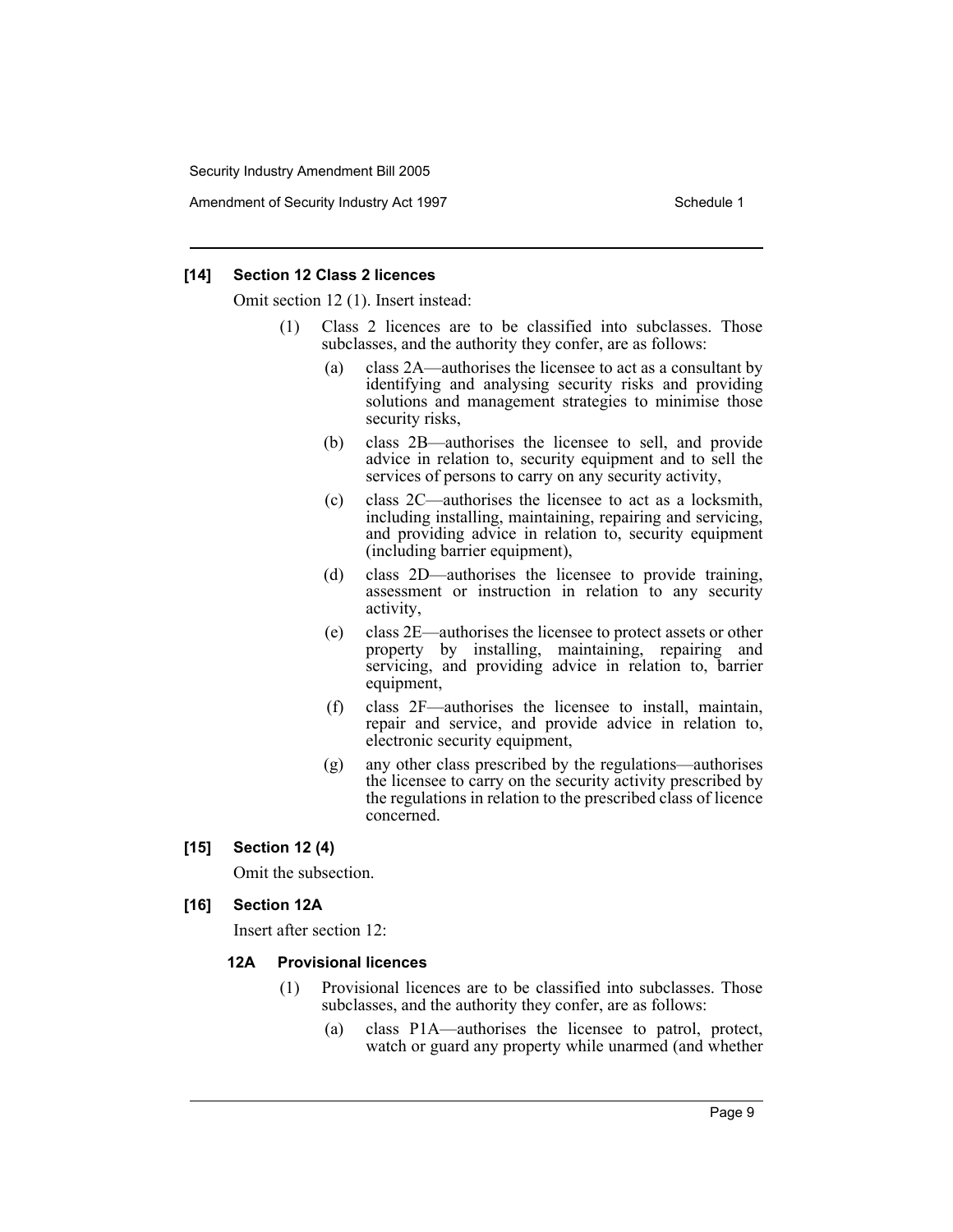Schedule 1 Amendment of Security Industry Act 1997

while static or mobile), but only while being supervised as required by section 29A,

- (b) class P1B—authorises the licensee to act as a bodyguard or provide close personal protection, or to act in a similar capacity, but only while being supervised as required by section 29A,
- (c) class P1C—authorises the licensee to act as a crowd controller, venue controller or bouncer, or to act in a similar capacity, but only while being supervised as required by section 29A,
- (d) class P1D—authorises the licensee to patrol, protect, watch or guard any property with a dog, but only while being supervised as required by section 29A,
- (e) class P1E—authorises the licensee to patrol, protect, watch or guard any property while carrying on monitoring centre operations, but only while being supervised as required by section 29A,
- (f) class P1F—authorises the licensee to patrol, protect, watch or guard approved classes of property while armed, but only under the authority of a licence or permit to use or possess firearms under the *Firearms Act 1996* and only while being supervised as required by section 29A,
- (g) class P1G—authorises the licensee to patrol, protect, watch or guard any property while carrying on retail loss prevention, but only while being supervised as required by section 29A,
- (h) any other class prescribed by the regulations (being a class that corresponds to any additional class prescribed by the regulations under section 11 (1) (h))—authorises the licensee to carry on the security activity prescribed by the regulations in relation to the prescribed class of licence concerned, but only while being supervised as required by section 29A.
- (2) The relevant subclass is to be endorsed on each provisional licence. More than one such subclass may be endorsed on a provisional licence.

#### **[17] Section 13 Persons who may hold class 1 and class 2 licences**

Omit the section.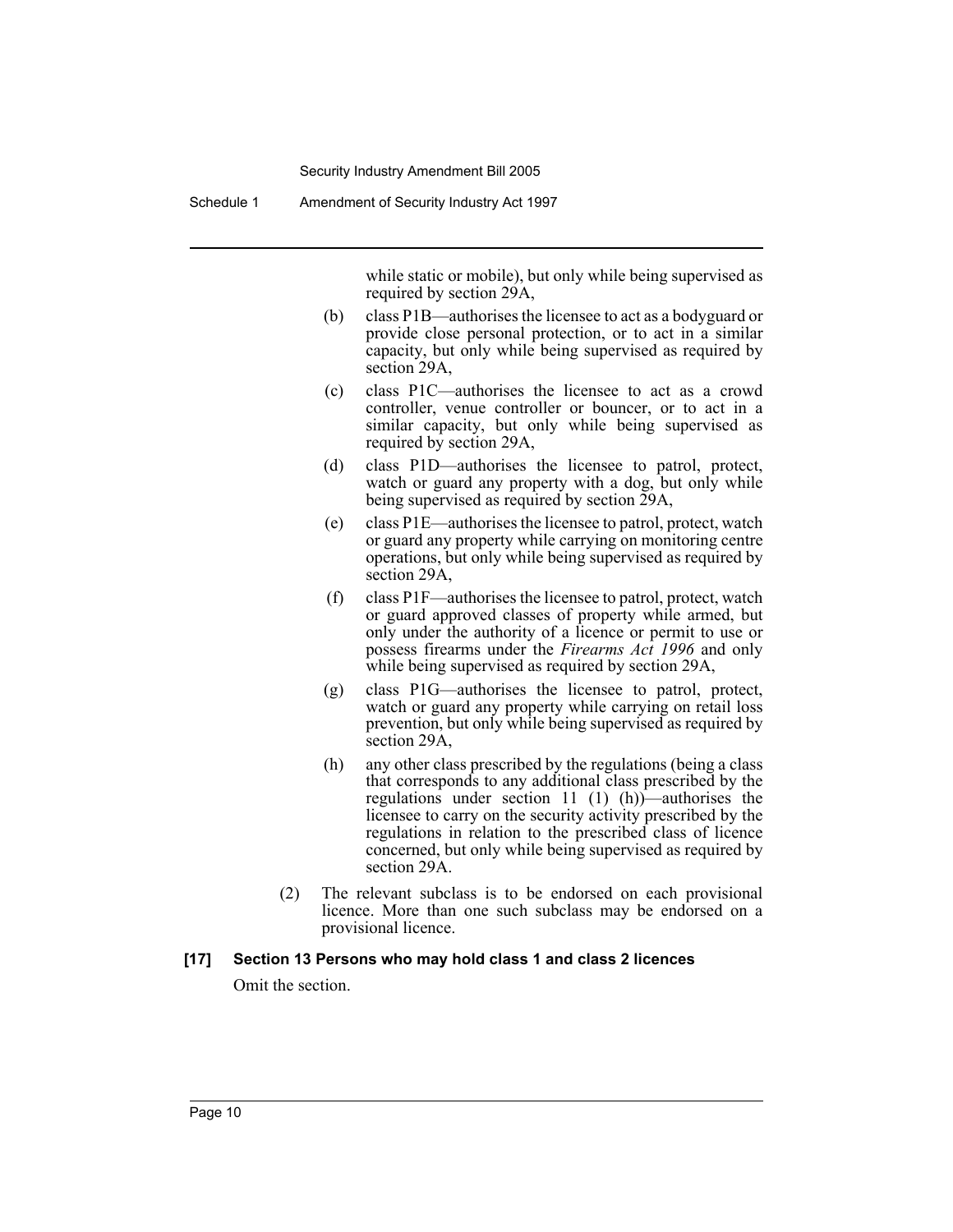Amendment of Security Industry Act 1997 **Schedule 1** Schedule 1

## **[18] Section 14 Application for licence**

Omit "or class 2 licence" from section 14 (3). Insert instead ", class 2 or provisional licence".

## **[19] Section 14 (3) (a)**

Omit the paragraph. Insert instead:

(a) if the applicant is employed, specify the name and business address of the applicant's employer, and

## **[20] Section 14 (4) and (5)**

Insert after section 14 (3):

- (4) In the case of an application for a class 1 licence by an applicant who has previously held a class 1 licence or a provisional licence, the applicant must also:
	- (a) supply proof of the person's employment in carrying on an authorised security activity during the term of the previous licence (for example, by providing the names of employers during that term and providing records indicating the type of security activity carried out), and
	- (b) supply evidence to the Commissioner's satisfaction that the person has been engaged in the security activity proposed to be authorised by the licence for a significant period of the previous licence and has demonstrated continuing knowledge and competency in relation to that security activity.
- (5) In the case of an application for a class P1F licence, the application must be made on behalf of the applicant by the applicant's employer (being an approved master licensee providing uniformed cash in transit security services).

## **[21] Section 15 Restrictions on granting licence—general suitability criteria**

Omit "does not hold the qualifications" from section 15 (1) (c).

Insert instead "in the case of application for a licence other than a provisional licence—does not have the competencies".

## **[22] Section 15 (2)**

Omit the subsection. Insert instead:

- (2) The Commissioner may refuse to grant an application for a licence if the Commissioner is satisfied that the applicant:
	- (a) in the case of an application for a class 1 licence: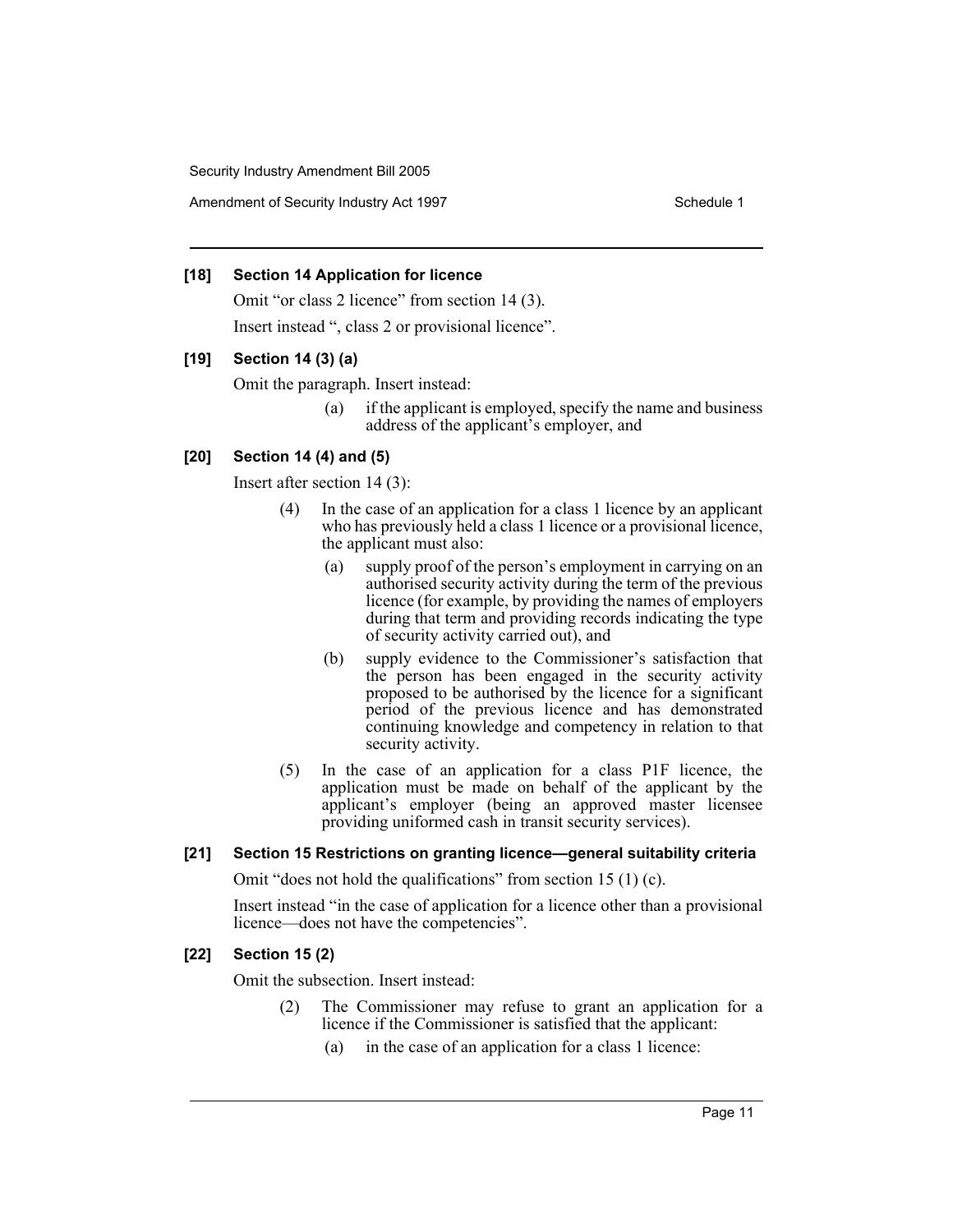Schedule 1 Amendment of Security Industry Act 1997

- (i) has not, for at least 12 months, held a provisional licence authorising the applicant to carry on the security activity to which the proposed licence relates, or
- (ii) has not previously been authorised by a licence (other than a provisional licence) to carry on the security activity to which the proposed licence relates, or
- (b) in the case of an application for a provisional licence—has not completed, to the satisfaction of the Commissioner, an approved security industry training course that is relevant to the class of licence sought, or
- (c) in the case of an application for a class 1 licence where the applicant has previously been authorised by a licence to carry on the security activity to which the proposed licence relates:
	- (i) has failed to demonstrate active participation or employment in the security industry for a significant period of the previous licence, after taking into account any actual experience or offered work or contracts, or
	- (ii) has not been engaged in the security activity authorised by the previous licence for a significant period, or
	- (iii) has failed to demonstrate continuing knowledge and competency in relation to the security activity authorised by the previous licence.

#### **[23] Section 15 (5)**

Omit "A". Insert instead "Except as provided by the regulations, a".

#### **[24] Section 16 Restrictions on granting licence—criminal and other related history**

Insert "in relation to the class of licence sought" after "regulations" wherever occurring in section 16  $(1)$  (a) and (b).

#### **[25] Section 16 (1) (c) and (d)**

Omit section 16 (1) (c). Insert instead:

(c) has, within the period of 5 years before the application for the licence was made, had a civil penalty imposed on the applicant by a court or tribunal in New South Wales or elsewhere, being a civil penalty prescribed by the regulations in relation to the class of licence sought, or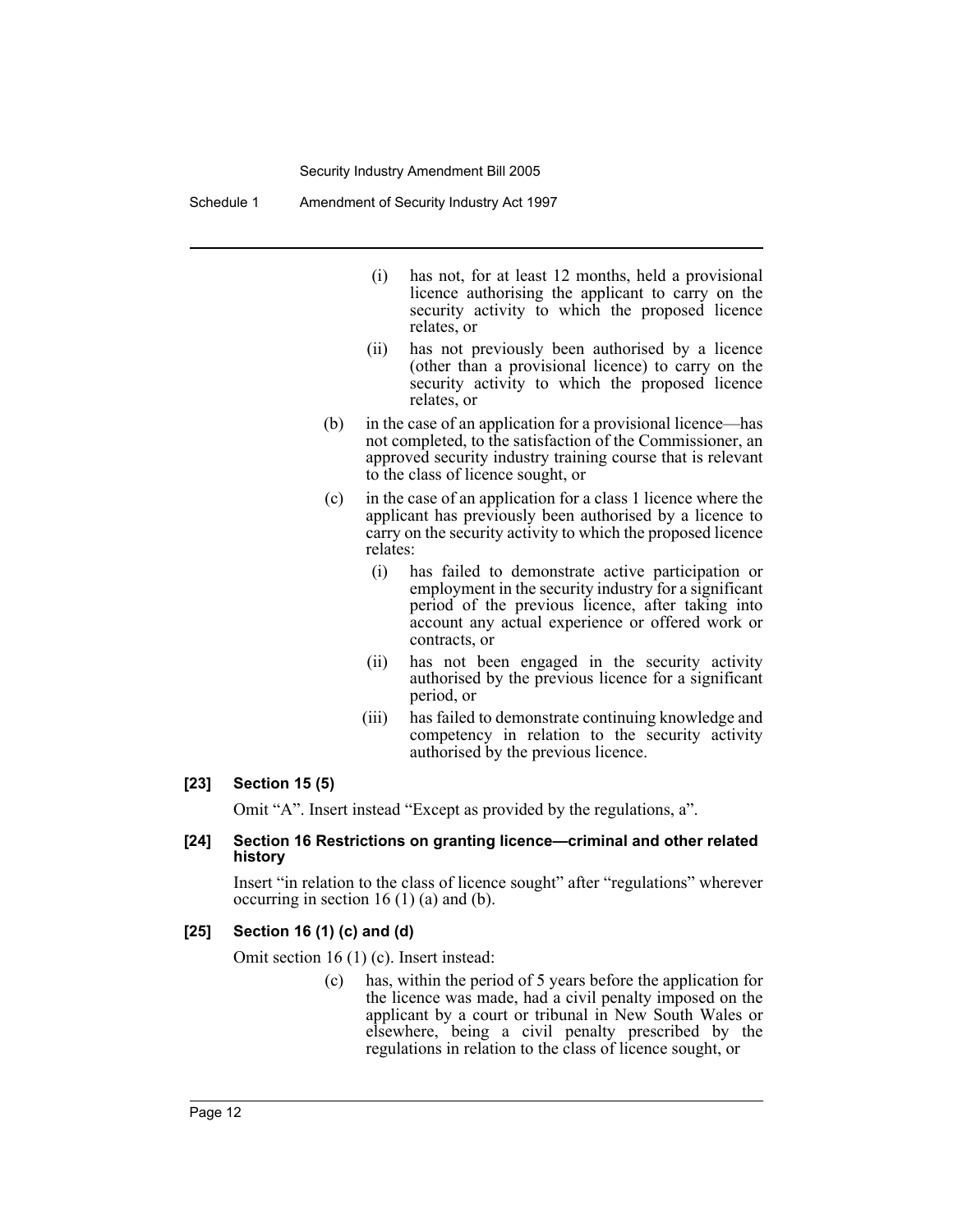Amendment of Security Industry Act 1997 **Schedule 1** Schedule 1

(d) has, within the period of 10 years before the application for the licence was made, been removed or dismissed from NSW Police or from the police force of any other jurisdiction (whether in Australia or overseas) on the ground of the applicant's integrity as a police officer.

## **[26] Section 16 (2)**

Omit the subsection.

## **[27] Section 16 (4A)**

Insert after section 16 (4):

(4A) The Commissioner may refuse to grant an application for a licence if, within the period of 10 years before the application for the licence was made, the applicant has been removed from NSW Police under section 181D of the *Police Act 1990* on grounds other than the applicant's integrity as a police officer.

## **[28] Section 16 (5)**

Omit "(2) or (3)". Insert instead "(3), (4) or (4A)".

#### **[29] Section 16A**

Insert after section 16:

#### **16A Restrictions on granting licence—conflict of interest for police officers**

- (1) The Commissioner must refuse to grant an application for a licence to a police officer or other member of NSW Police if the Commissioner considers that the grant of the licence, or the carrying on of the security activities authorised by the licence, would create a conflict of interest between the proper performance of the officer's or member's duties as an officer or member and the officer's or member's private interests.
- (2) However, the Commissioner may grant an application for a licence to a police officer or other member of NSW Police subject to the condition that the person may not be employed by specified persons, if to do so would avoid a conflict of interest of the kind described in subsection (1). This subsection does not limit the other conditions to which a licence may be subject.

#### **[30] Section 17 Training requirements—class 1 or class 2 licence**

Omit the section.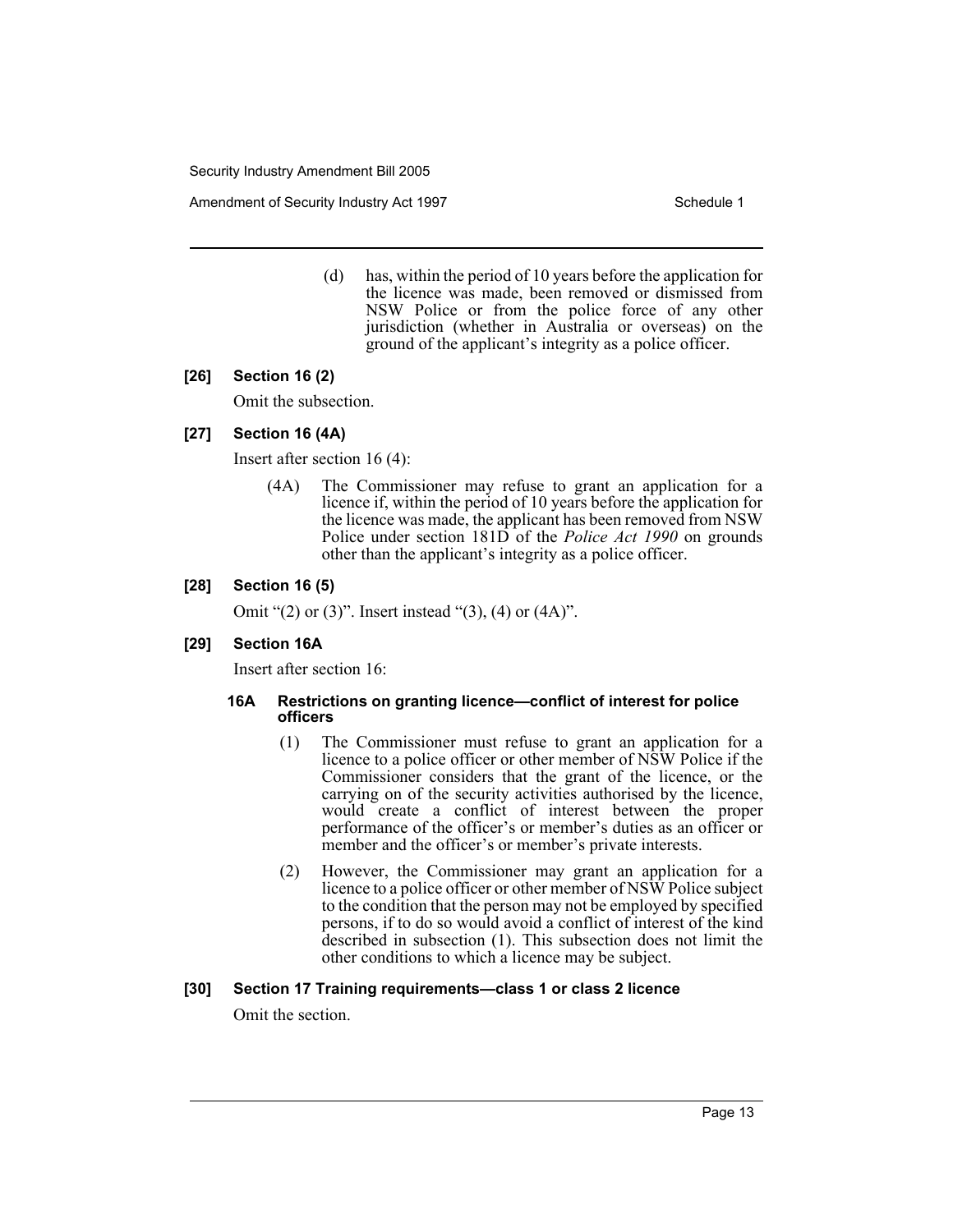Schedule 1 Amendment of Security Industry Act 1997

#### **[31] Section 18 Investigation of licence application**

Insert after section 18 (6):

(6A) A reference in this section to an applicant or a licensee includes, in the case of an application for a master licence, or in the case of a former licensee, a reference to each close associate of the applicant or former licensee.

#### **[32] Section 19 Applications by serving and former police officers**

Omit "who was at any time". Insert instead "who is, or who was at any time,".

#### **[33] Section 19**

Omit "Internal Affairs Branch of the Police Service of New South Wales".

Insert instead "Special Crime and Internal Affairs Branch of NSW Police".

#### **[34] Section 19**

Insert "or the suitability of the applicant being employed by any specified master licensee" after "licence" where secondly occurring.

#### **[35] Section 20 Commissioner may require further information**

Insert after section 20 (1) (b):

(b1) in the case of an application for a class 1 licence by an applicant who has previously held a class 1 licence or a provisional licence—to provide, in accordance with directions in the notice, statements from previous employers specifying the duration of the applicant's employment and the security activities carried on by the applicant during the applicant's employment (but only if that employment included time during the term of that previous licence),

#### **[36] Section 20 (1) (c)**

Omit "or (b)". Insert instead ", (b) or (b1)".

#### **[37] Section 20 (8)**

Insert after section 20 (7):

(8) A certificate signed by the Commissioner (or by a person holding an office prescribed by the regulations) certifying the reasonable costs incurred by the Commissioner in investigating and inquiring into an application for a licence is admissible in any proceedings for the recovery of an amount payable under this section and is prima facie evidence of the amount so specified.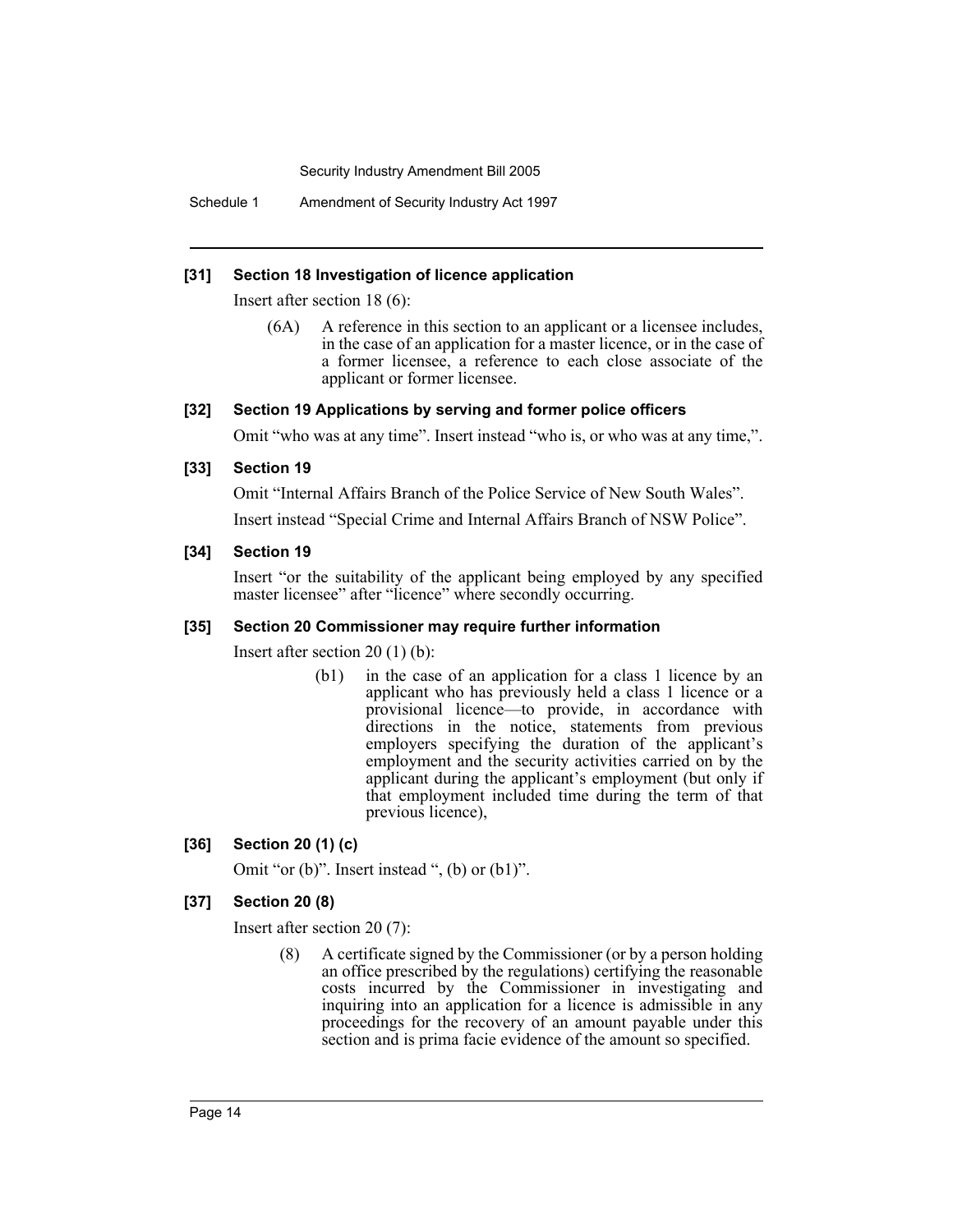Amendment of Security Industry Act 1997 **Schedule 1** Schedule 1

### **[38] Section 21 Grant and conditions of licence**

Omit section 21 (3). Insert instead:

(3) A licence is subject:

- (a) to such conditions as may be imposed by the Commissioner (whether at the time the licence is granted or at any later time), and
- (b) to such other conditions as are imposed by this Act or prescribed by the regulations.

#### **[39] Section 23 Master licence—condition relating to certain employees and others**

Insert "or provide" after "employ".

## **[40] Section 23AA**

Insert after section 23:

## **23AA Special conditions—authority to carry firearms**

- (1) It is a condition of every class 1F or P1F licence that the licensee must not carry on the security activity authorised by the licence unless the licensee is authorised by a licence or permit under the *Firearms Act 1996* to possess or use a firearm.
- (2) If the holder of a class 1F or P1F licence is found guilty of an offence under the *Firearms Act 1996* in relation to the unauthorised possession or use of a firearm, the person cannot be found guilty of an offence under section 30 of this Act of failing to comply with the condition imposed by this section in respect of that unauthorised possession or use.

#### **[41] Section 23A Special conditions—uniforms must be worn when carrying firearms**

Omit "class 1A" wherever occurring in section 23A (1) and (5) (a) and (b) (i). Insert instead "class 1F or P1F".

#### **[42] Sections 23B and 23C**

Insert after section 23A:

#### **23B Special conditions—storage of firearms in certain residential premises**

(1) It is a condition of every class 1F or P1F licence that, if the licensee is an armed security guard, the licensee must not store a firearm at any prohibited premises.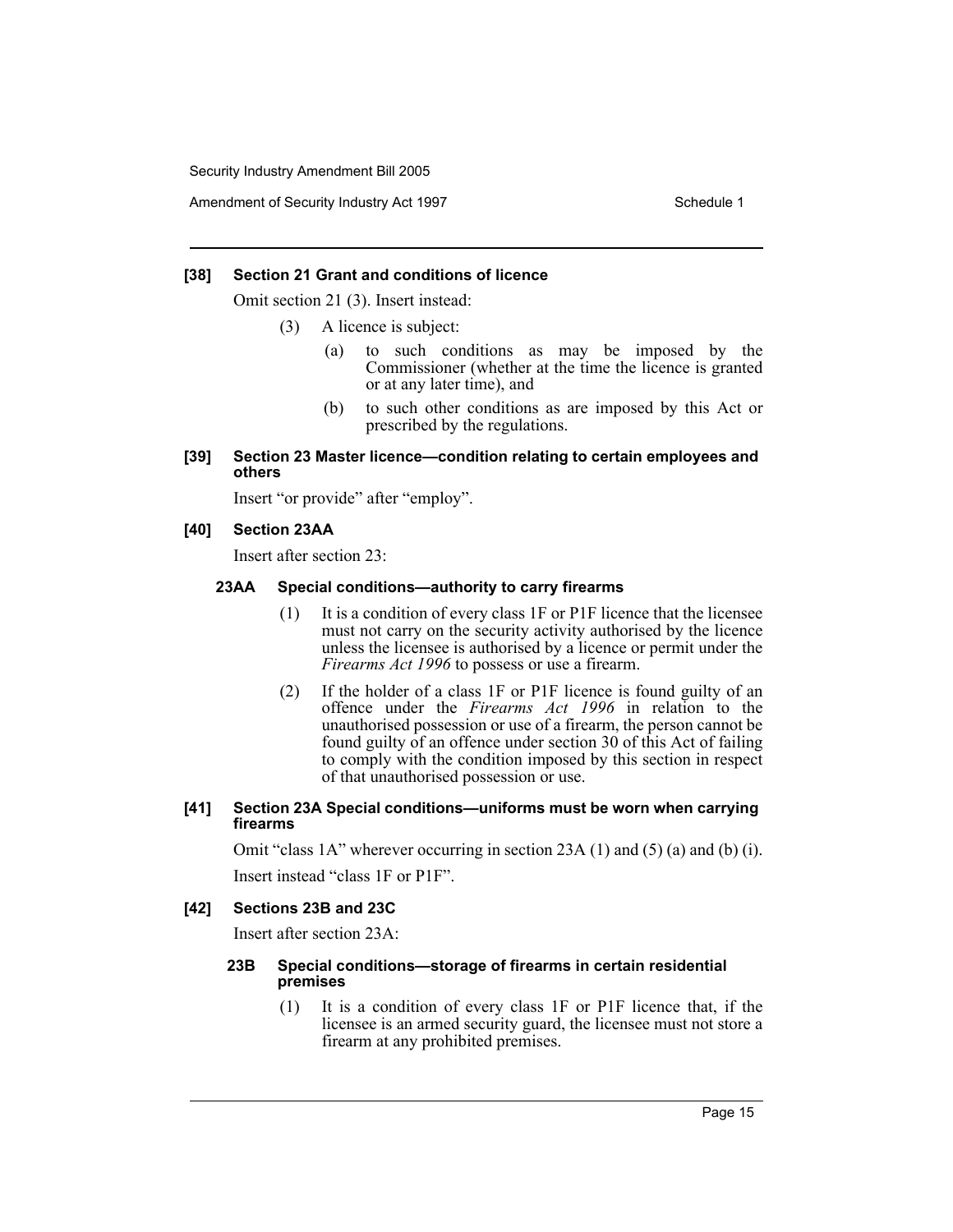Schedule 1 Amendment of Security Industry Act 1997

- (2) It is a condition of every master licence that, if the master licensee employs a person as an armed security guard, the master licensee must not cause or permit any firearm in the master licensee's possession (including those firearms that have been acquired by the master licensee in connection with the master licensee's business) to be stored at any prohibited premises.
- (3) If a police officer discovers that a firearm is stored at prohibited premises, the police officer may seize the firearm.
- (4) If an armed security guard stores a firearm at any prohibited premises, the Commissioner:
	- (a) must suspend, in accordance with section 25, the armed security guard's class 1F or P1F licence, and
	- (b) must serve a notice on the master licensee who employs the armed security guard (or, if the security guard is selfemployed and holds a master licence, serve a notice on the armed security guard as the holder of a master licence), personally or by post:
		- (i) stating that the armed security guard's class 1F or P1F licence has been suspended and the reasons for suspending it, and
		- (ii) requesting that the master licensee provide the Commissioner with reasons why the master licence should not be revoked.
- (5) In this section:

*prohibited premises* means any premises that are regularly used as a principal or temporary place of residence by a person who has been found guilty of a criminal offence, being an offence that would disqualify the person from holding a licence because of section  $16(1)$  (a) (if the person has been convicted) or section 16 (1) (b) (whether or not the person has been convicted).

#### **23C Special conditions—class P1F licences**

- (1) It is a condition of every P1F licence that the licensee must, before carrying on any security activity authorised by the licence, successfully complete approved training provided by the licensee's employer (being an approved master licensee providing uniformed cash in transit security services).
- (2) It is a condition of every class P1F licence that the licensee remains employed by the approved master licensee who, in accordance with section 14 (5), applied for the P1F licence on the licensee's behalf.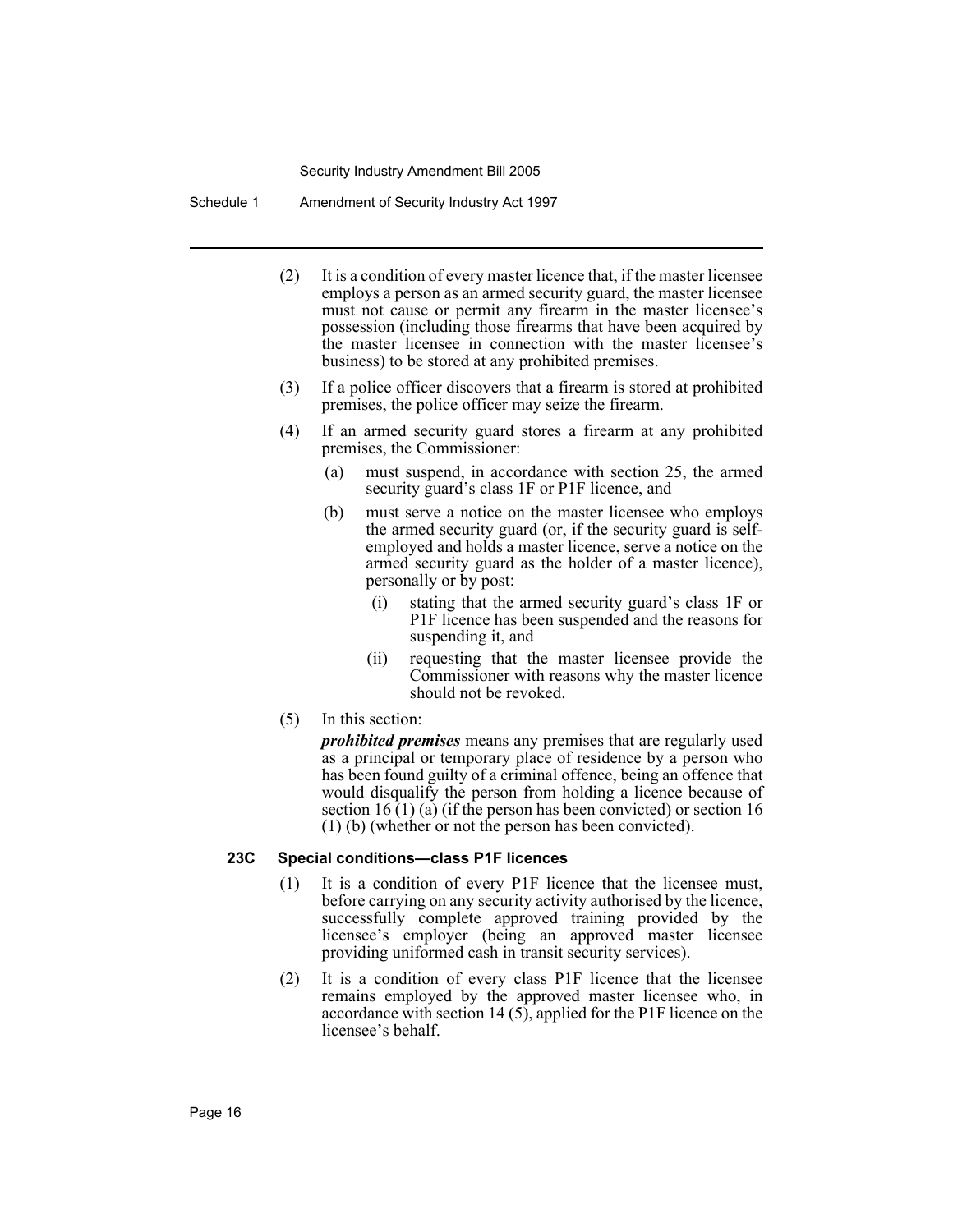Amendment of Security Industry Act 1997 **Schedule 1** Schedule 1

- (3) It is a condition of every class P1F licence that the licensee must:
	- (a) within 3 months of being granted the licence, successfully complete such further training as is determined by the Commissioner, and
	- (b) successfully complete such other training as may be required by the Commissioner during the term of the licence.
- (4) The Commissioner must revoke a class P1F licence if the Commissioner is satisfied that the licensee has failed to comply with a condition under this section.

## **[43] Section 26 Revocation of licence**

Insert after section  $26(1)$  (b) (iii):

(iv) fails to collect the licence from the place nominated by the Commissioner within 60 days after being notified of the granting of the licence, or

## **[44] Section 27 Variation of licence**

Omit "or class 2" from section 27 (1). Insert instead ", class 2 or provisional".

#### **[45] Section 28 Application for new licence**

Omit the section.

## **[46] Section 29 Right to seek review from Administrative Decisions Tribunal**

Insert "(other than revocation by operation of section 26 (1) (b)  $(iv)$ " after "person" in section 29 (1) (c).

## **[47] Section 29 (3)**

Insert after the note to the section:

- (3) In determining an application for a review of any decision to refuse to grant a licence or to revoke a licence that was made on the ground of the applicant not being a fit and proper person, the Administrative Decisions Tribunal:
	- (a) is to ensure that it does not, in the reasons for its decision or otherwise, disclose the existence or content of any criminal intelligence report or other criminal information referred to in section 15 (6) without the approval of the Commissioner, and
	- (b) in order to prevent the disclosure of any such report or other criminal information, is to receive evidence and hear argument in the absence of the public, the applicant for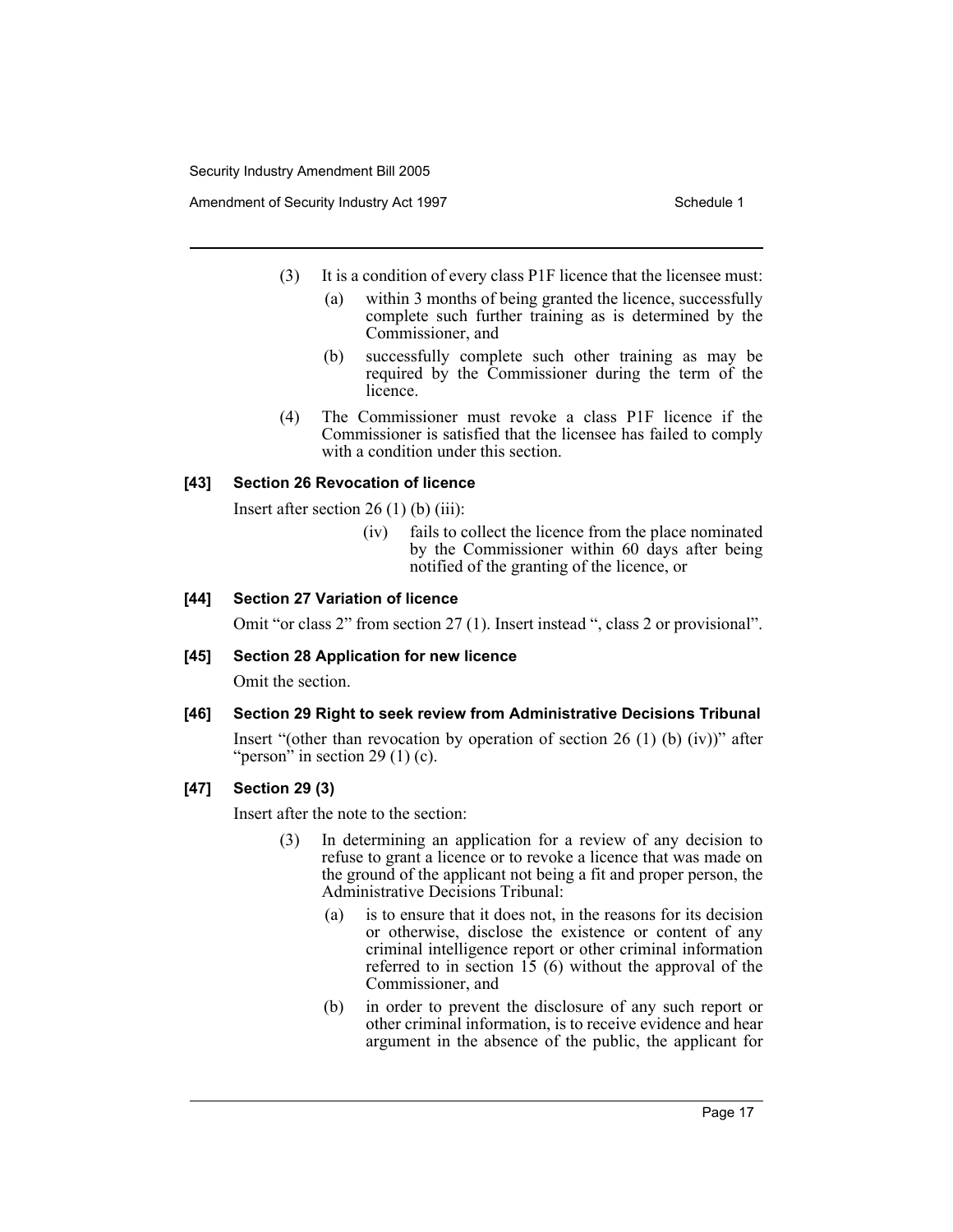Schedule 1 Amendment of Security Industry Act 1997

review, the applicant's representative and any other interested party, unless the Commissioner approves otherwise.

**Note.** Section 15 (7) of this Act provides that the Commissioner is not, under this or any other Act or law, required to give any reasons for not granting a licence if the giving of those reasons would disclose the existence or content of any criminal intelligence report or other criminal information referred to in section 15 (6). Accordingly, Part 2 of Chapter 5 of the *Administrative Decisions Tribunal Act 1997* does not apply to any decision to refuse to grant a licence based on such information to the extent that it would require disclosure of the existence or content of any criminal intelligence report or other criminal information.

#### **[48] Sections 29A and 29B**

Insert before section 30:

#### **29A Offence of permitting employee who is provisional licensee to carry on unsupervised security activity**

The person who is for the time being the person nominated to the Commissioner as the employer of a person who is the holder of a provisional licence (either in the application for a licence or at some subsequent time) is guilty of an offence if the holder of the provisional licence carries on a security activity authorised by that licence otherwise than under the direct supervision (as determined in accordance with the regulations) of a person who holds a class 1 licence that authorises the carrying on of the security activity to which the provisional licence relates.

Maximum penalty:

- (a) in the case of a corporation—200 penalty units, or
- (b) in the case of an individual—100 penalty units.

## **29B Certain licensees must be employed by other licensees**

- (1) A person who is the holder of a class 1 or class 2 licence must not carry on a security activity authorised by the licence unless the person:
	- (a) is employed by a master licensee, or
	- (b) is self-employed and is the holder of a master licence.

Maximum penalty: 500 penalty units or imprisonment for 2 years, or both.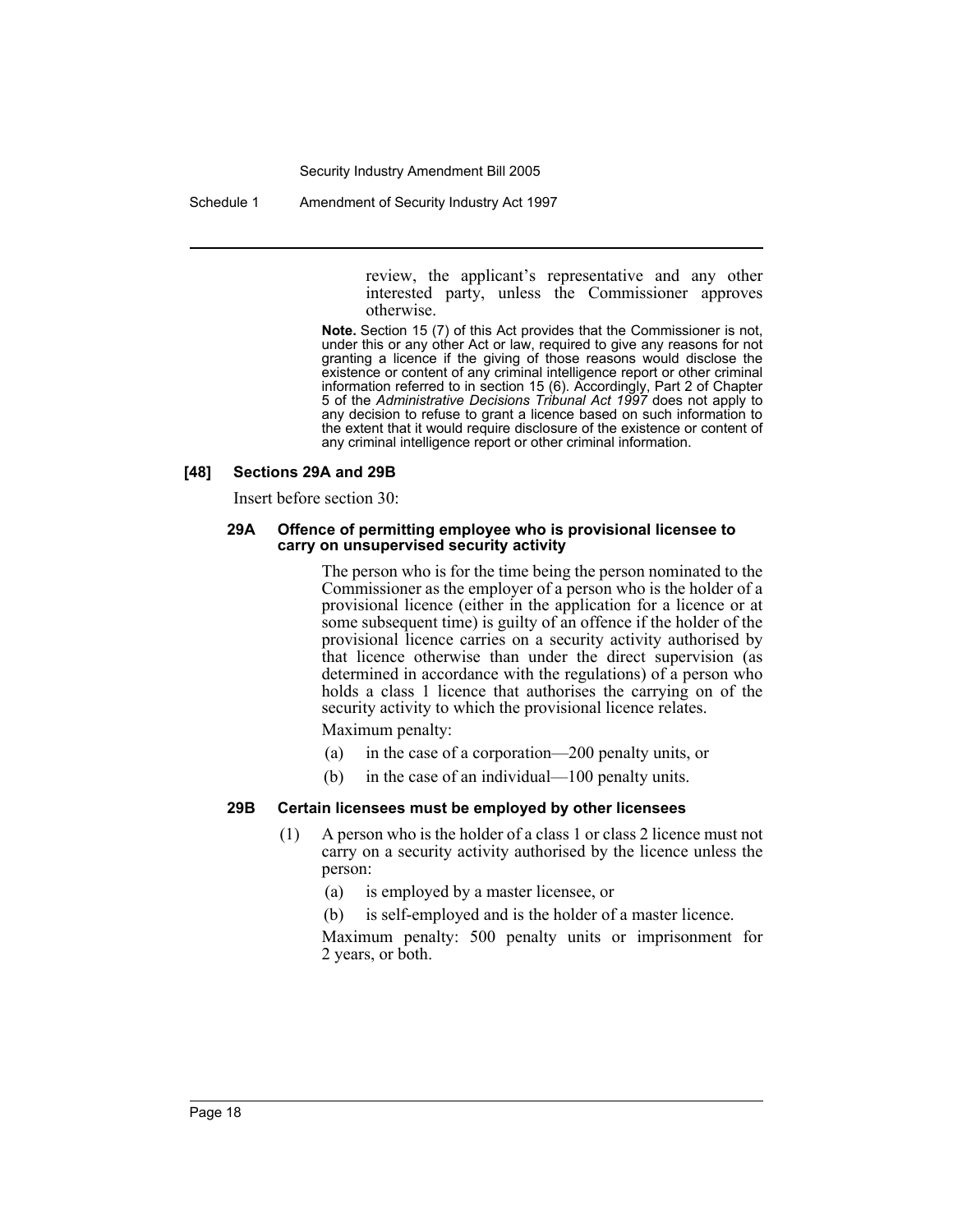Amendment of Security Industry Act 1997 **Schedule 1** Schedule 1

(2) A person who is the holder of a provisional licence must not carry on a security activity authorised by the licence unless the person is employed by a master licensee.

Maximum penalty: 500 penalty units or imprisonment for 2 years, or both.

## **[49] Section 30 Contravention of licence conditions**

Omit "Maximum penalty: 40 penalty units.". Insert instead:

Maximum penalty:

- (a) in the case of a corporation—200 penalty units, or
- (b) in the case of an individual—100 penalty units or imprisonment for 6 months, or both.

## **[50] Section 31 Surrender of suspended or revoked licence**

Insert "otherwise than by operation of section 26 (1) (b) (iv)" after "revoked".

## **[51] Section 31**

Omit "Maximum penalty: 20 penalty units.". Insert instead: Maximum penalty:

- (a) in the case of a corporation—200 penalty units, or
- (b) in the case of an individual—100 penalty units or imprisonment for 6 months, or both.

## **[52] Section 32 Advertising**

Omit "40 penalty units" from section 32 (1) and (2) wherever occurring. Insert instead "200 penalty units".

## **[53] Section 32 (1) and (2)**

Omit "20 penalty units" wherever occurring.

Insert instead "100 penalty units or imprisonment for 6 months, or both".

## **[54] Section 32 (2A)**

Insert after section 32 (2):

(2A) A person who is the holder of a provisional licence must not advertise that the person carries on or is willing to carry on any security activity.

> Maximum penalty: 100 penalty units or imprisonment for 6 months, or both.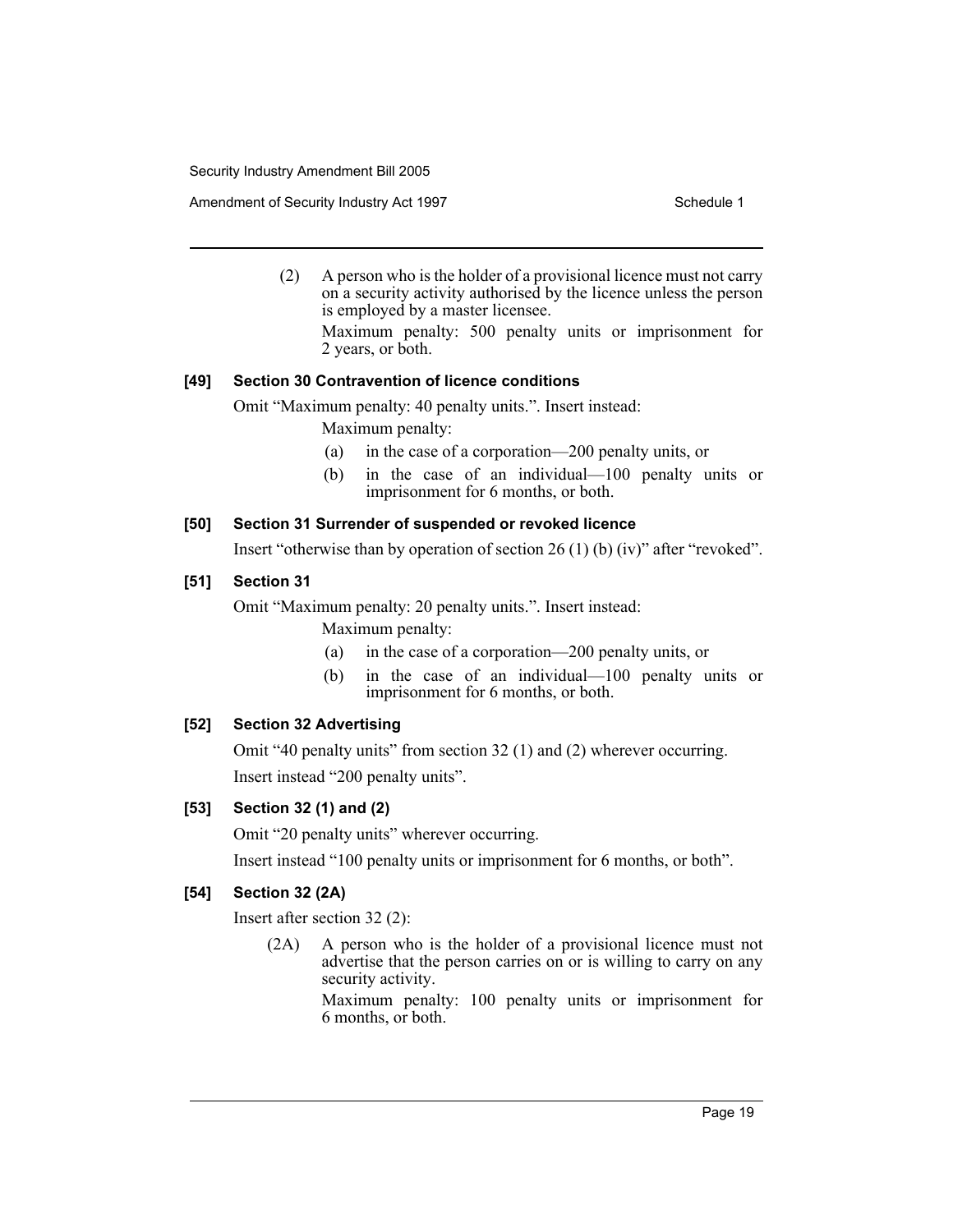Schedule 1 Amendment of Security Industry Act 1997

## **[55] Section 33 Misrepresentation and related offences**

Omit "Maximum penalty: 20 penalty units." from section 33 (1). Insert instead:

Maximum penalty:

- (a) in the case of a corporation—200 penalty units, or
- (b) in the case of an individual—100 penalty units or imprisonment for 6 months, or both.

## **[56] Section 33 (2)**

Omit "20 penalty units". Insert instead "50 penalty units".

## **[57] Section 34 Abuse of authority conferred by licence**

Omit "40 penalty units". Insert instead "50 penalty units".

## **[58] Section 35 Licence to be produced on demand**

Omit "the Police Service" from section 35 (a). Insert instead "NSW Police".

## **[59] Section 35**

Omit "20 penalty units". Insert instead "50 penalty units".

## **[60] Section 36 Licence to be worn by licensee**

Omit section 36 (1). Insert instead:

(1) The holder of a class 1, class 2 or provisional licence must, at all times while carrying on a security activity, wear on his or her person so as to be clearly visible his or her licence, being an original and not a photocopy or other copy. Maximum penalty: 50 penalty units.

## **[61] Section 36 (1A)**

Insert after section 36 (1):

- (1A) For the purposes of this section, a licence is worn by a person so as to be *clearly visible* only if:
	- (a) the licence is attached to the person's outer clothing, and
	- (b) the licence is attached at or above the level of the person's waist, and
	- (c) the licence is attached at the front or side of the person's body, and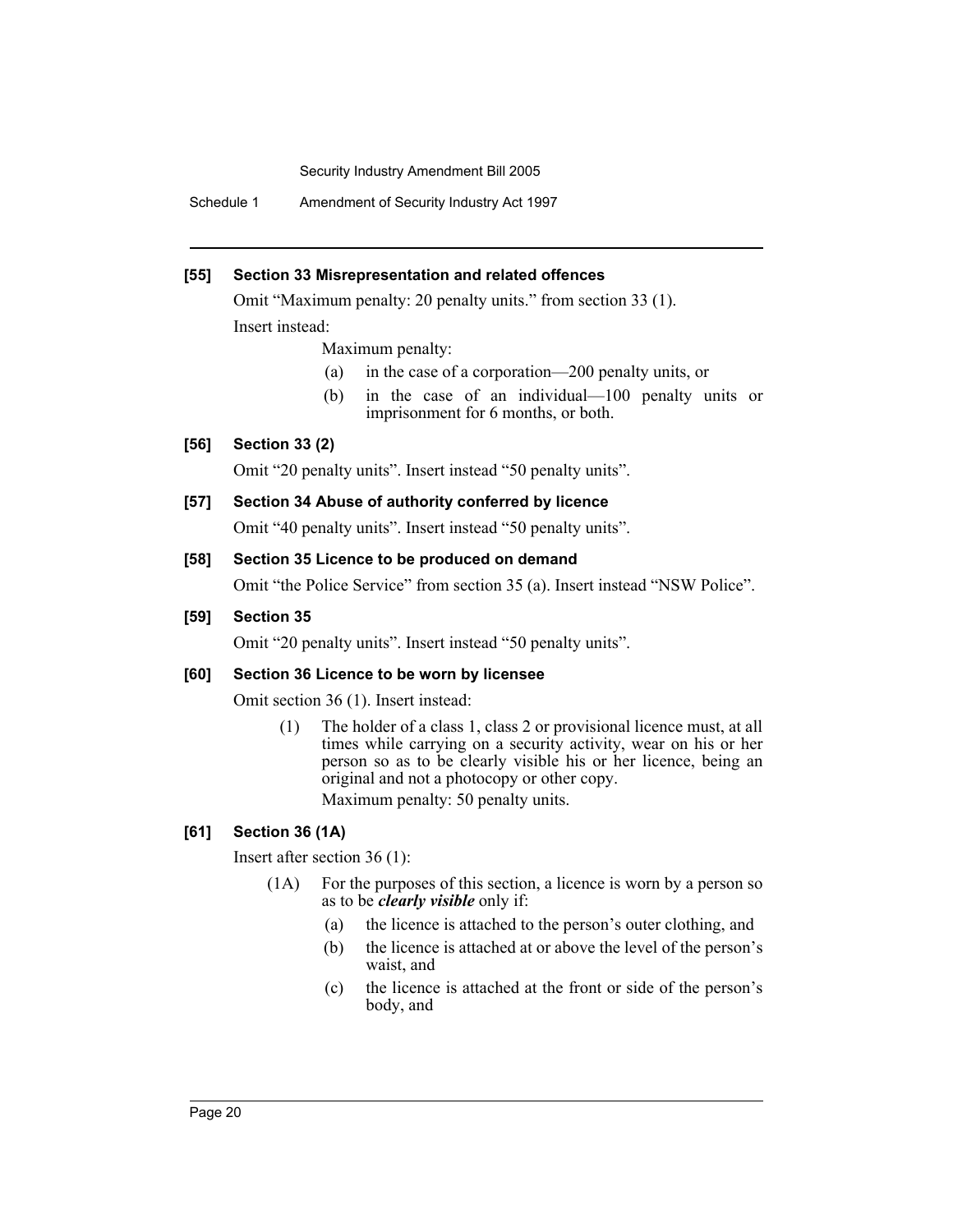Amendment of Security Industry Act 1997 **Schedule 1** Schedule 1

- (d) the licence is attached with the front face of the licence clearly visible to a person standing in front of the person, and
- (e) there is no material adhering to the licence that obscures any part of the licence from the view of such a person, and
- (f) any other requirements prescribed by the regulations are complied with.

## **[62] Section 37 Licensee not to sell or dispose of licence**

Omit "Maximum penalty: 20 penalty units.". Insert instead:

Maximum penalty:

- (a) in the case of a corporation—200 penalty units, or
- (b) in the case of an individual—100 penalty units or imprisonment for 6 months, or both.

## **[63] Section 38 Prohibition of delegation of functions**

Insert "authorising the person to carry on the same security activity" after "licence".

## **[64] Section 38 (2)**

Insert at the end of section 38:

(2) A person who is the holder of a provisional licence must not delegate the carrying on of any security activity authorised by the licence to any other person.

Maximum penalty: 40 penalty units.

## **[65] Sections 38A–38C**

Insert after section 38:

## **38A Prohibition on unauthorised subcontracting**

- (1) This section applies if:
	- (a) a master licensee (*the principal*) is engaged by a person (*the client*) for the provision of any security activity other than the provision of a restricted security keying system, and
	- (b) the principal delegates any of the principal's functions under the contract to another master licensee (*the subcontractor*).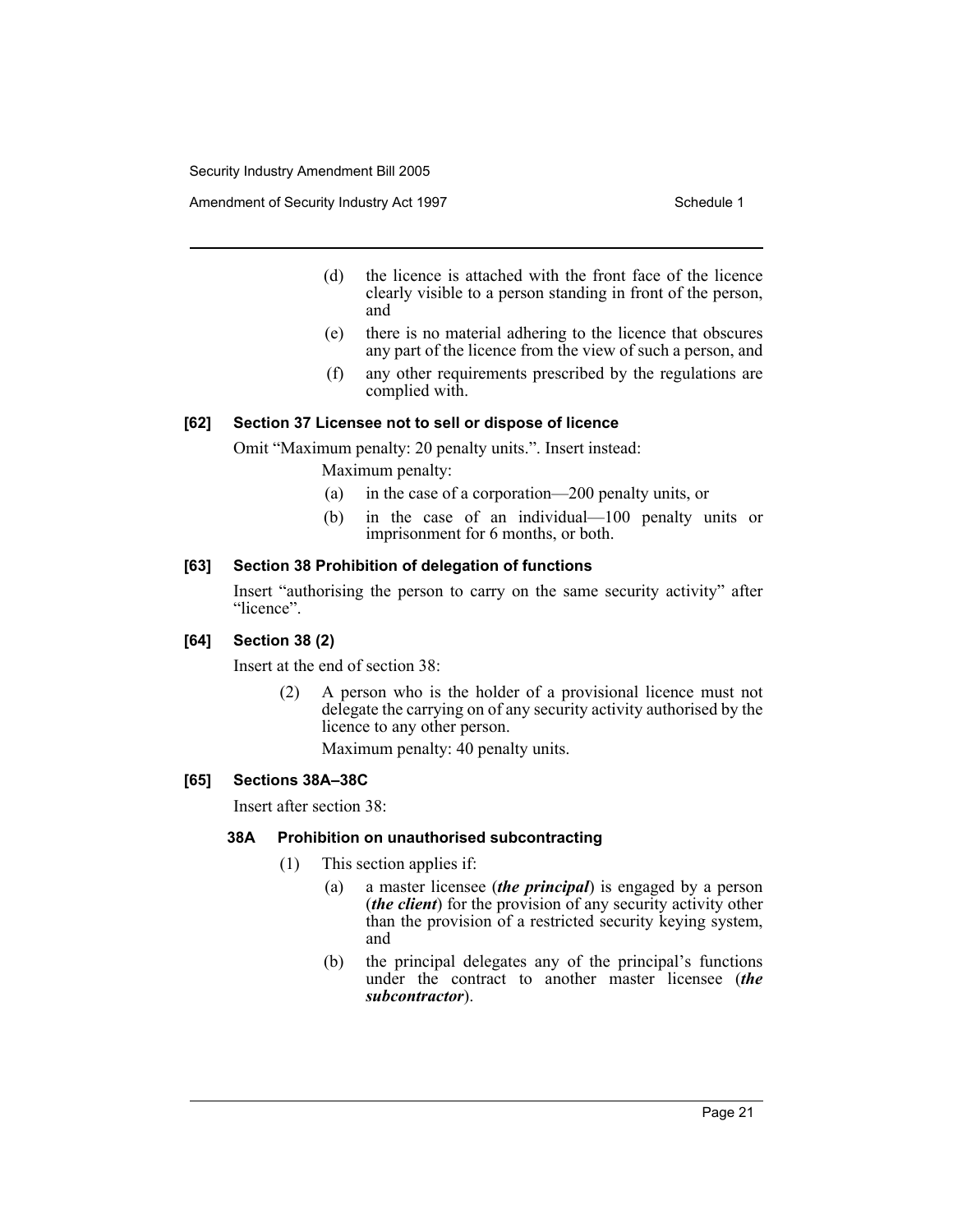Schedule 1 Amendment of Security Industry Act 1997

(2) The principal must ensure that the contract for service between the principal and the subcontractor is co-signed and approved by the client before any security activity is provided under the contract.

Maximum penalty:

- (a) in the case of a corporation—200 penalty units, or
- (b) in the case of an individual—100 penalty units or imprisonment for 6 months, or both.
- (3) If the subcontractor further subcontracts any of the security activities under the contract for service to another person (*the further subcontractor*), the subcontractor must ensure that the contract for service between the subcontractor and the further subcontractor is co-signed and approved by the client and the principal before any security activity is provided under the contract.

Maximum penalty:

- (a) in the case of a corporation—200 penalty units, or
- (b) in the case of an individual—100 penalty units or imprisonment for 6 months, or both.
- (4) Compliance with this section does not excuse non-compliance with section 38.

#### **38B Supervising or monitoring licensees**

(1) A person (*the relevant person*) must not, for fee or reward, supervise or monitor the performance of a person who holds a provisional licence unless the relevant person is the holder of a class 1 licence authorising the relevant person to carry on the security activity to which the provisional licence relates.

Maximum penalty: 100 penalty units or imprisonment for 6 months, or both.

- (2) A person (*the relevant person*) must not, for fee or reward, supervise or monitor the performance of a person who holds a class 1 or class 2 licence unless the relevant person is the holder of:
	- (a) a master licence, or
	- (b) a licence authorising the relevant person to carry on the security activity to which the class 1 or class 2 licence relates.

Maximum penalty: 100 penalty units or imprisonment for 6 months, or both.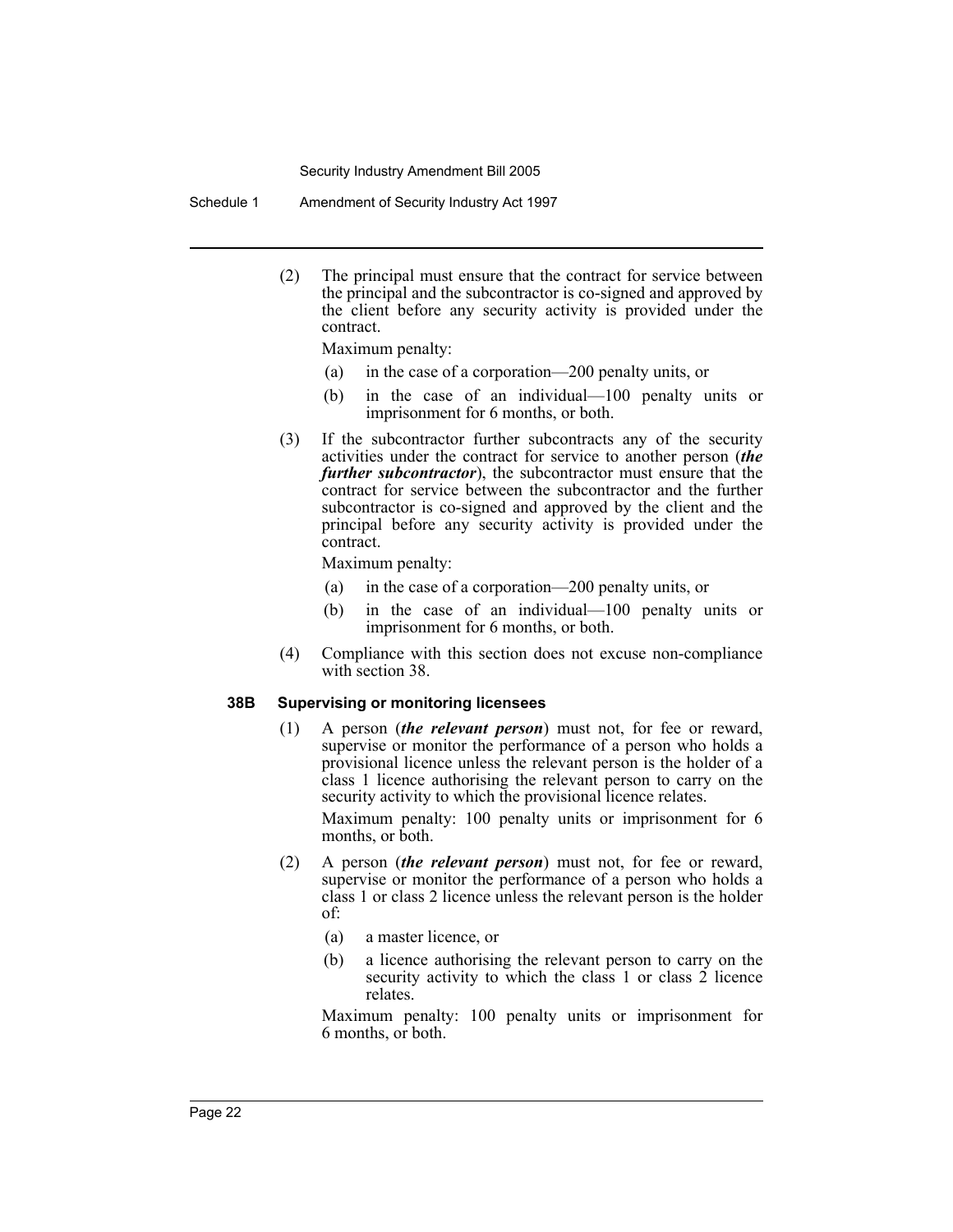Amendment of Security Industry Act 1997 **Schedule 1** Schedule 1

### **38C Rostering or scheduling of licensed persons to carry on security activities**

A person (*the relevant person*) must not, for fee or reward, roster or schedule the carrying on of any security activity by a person who holds a class 1 licence, class 2 licence or provisional licence if the relevant person is not eligible to hold a licence because of section 16.

Maximum penalty: 100 penalty units or imprisonment for 6 months, or both.

#### **[66] Section 39 Master licensee not to employ unlicensed persons**

Omit "knowingly".

## **[67] Section 39**

Omit "Maximum penalty: 40 penalty units.". Insert instead:

Maximum penalty:

- (a) in the case of a corporation—200 penalty units, or
- (b) in the case of an individual—100 penalty units or imprisonment for 6 months, or both.

## **[68] Section 39 (2)**

Insert at the end of section 39:

(2) It is a defence in proceedings for an offence under this section if the master licensee satisfies the court that the master licensee did not know, and could not reasonably have been expected to know, that the person employed by the master licensee was unlicensed.

## **[69] Section 39A Master licensee to submit any firearms for ballistics tests**

Omit "50 penalty units" wherever occurring in section 39A (1) and (2).

Insert instead "100 penalty units".

#### **[70] Section 39B**

Insert after section 39A:

## **39B Master licensee to have "fitness for work" policy**

A master licensee must not employ or provide any person to carry on a security activity unless the master licensee has prepared and implemented a fitness for work policy that covers the use of alcohol and other drugs by persons employed or provided by the licensee to carry on security activities.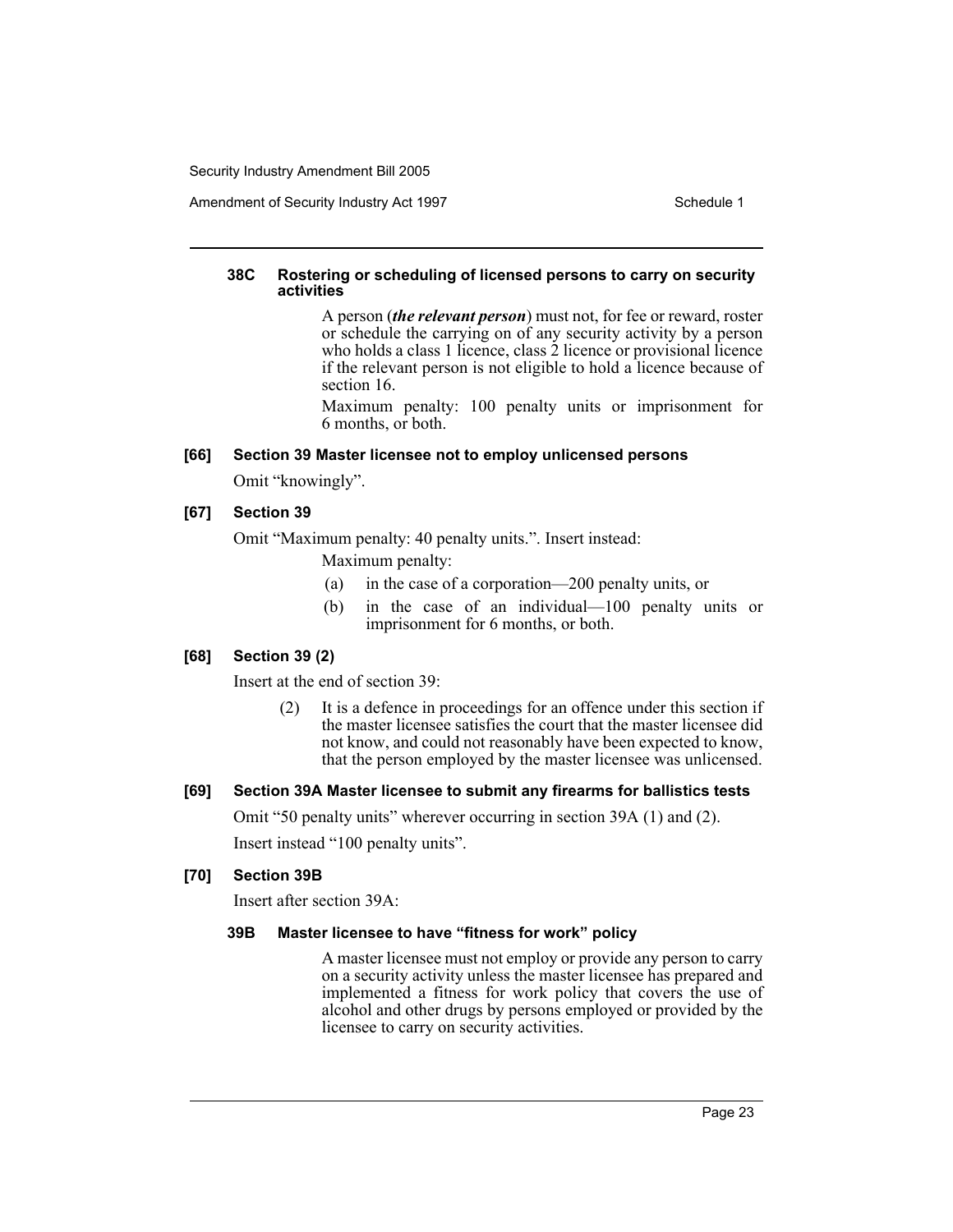Schedule 1 Amendment of Security Industry Act 1997

Maximum penalty:

- (a) in the case of a corporation—20 penalty units, or
- (b) in the case of an individual—10 penalty units.

## **[71] Section 40 Power of court to suspend licence**

Insert at the end of section 40 (1) (b):

or

(c) in any proceedings before a court in which a licensee is found to be liable to a civil penalty of a kind prescribed by the regulations,

## **[72] Section 42A Further powers of inspection and seizure**

Insert after section 42A (1):

- (1A) In the exercise of any power to enter the premises of a master licensee under this or any other Act, a police officer may, if the police officer considers it necessary to do so for the purposes of obtaining evidence of the commission of an offence:
	- (a) make a copy on the premises of any registers, books, records or other documents relating to the business being carried on under the authority of the master licence and retain that copy, or
	- (b) require any person to make a copy on the premises of any registers, books, records or other documents relating to the business being carried on under the authority of the master licence and give that copy to the police officer to retain.

## **[73] Section 42A (4) (a1)**

Insert after section 42A (4) (a):

(a1) fail without reasonable excuse to assist a police officer to copy any registers, books, records or other documents, when required to do so by a police officer in accordance with subsection  $(1A)$  (b), or

## **[74] Section 42A (4)**

Omit "50 penalty units". Insert instead "100 penalty units".

## **[75] Section 43 Delegation by Commissioner**

Omit "the Police Service" from section 43 (3) (a). Insert instead "NSW Police".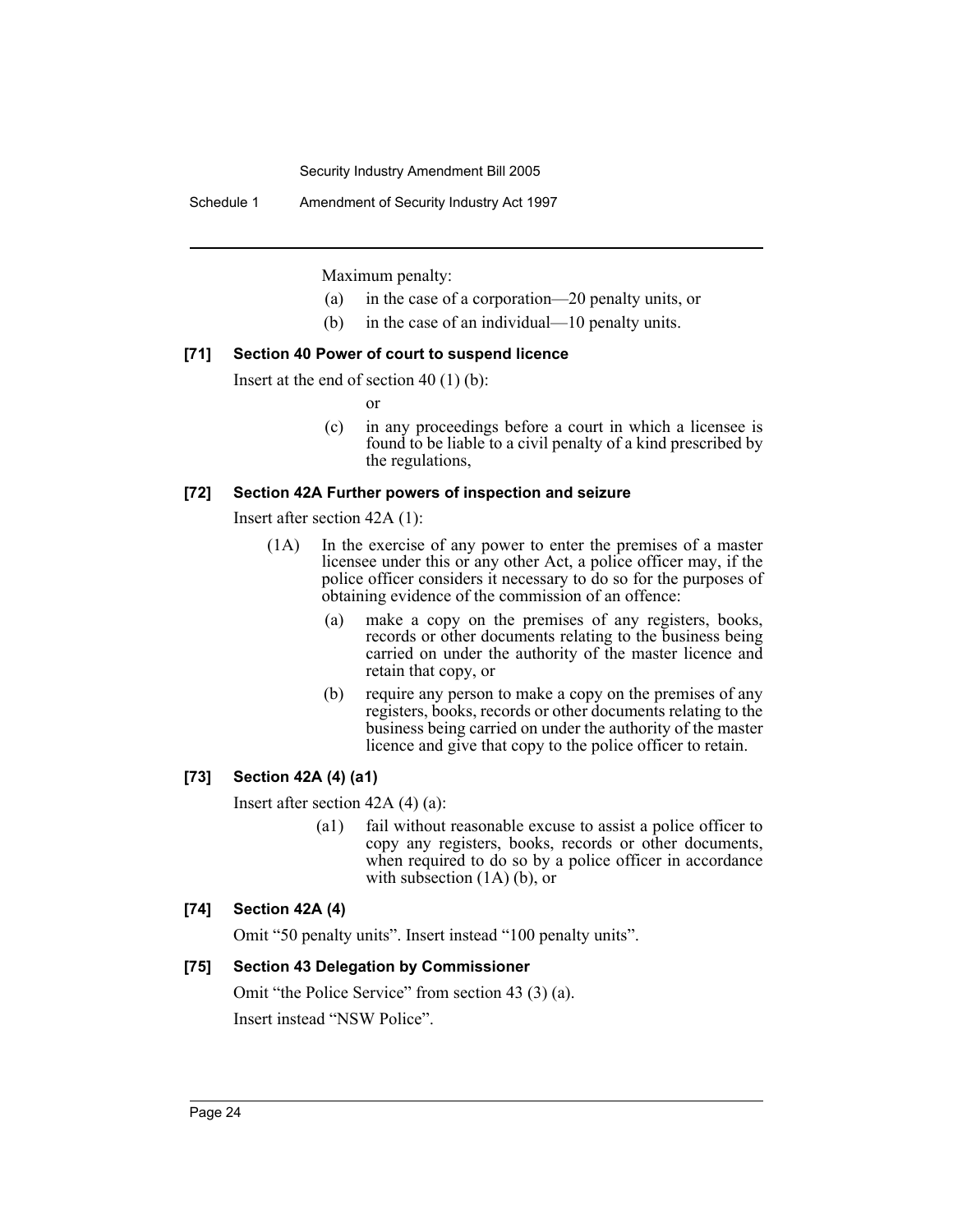Amendment of Security Industry Act 1997 **Schedule 1** Schedule 1

#### **[76] Section 43 (3) (b)**

Omit "public servant".

Insert instead "member of staff of a Department within the meaning of the *Public Sector Employment and Management Act 2002*".

## **[77] Section 43A**

Insert after section 43:

## **43A Security Industry Council**

- (1) The Minister may establish a Security Industry Council.
- (2) The members of the Security Industry Council are to be appointed by the Minister in accordance with the regulations.
- (3) The functions of the Security Industry Council are as follows:
	- (a) to advise the Minister on any matter that is referred to it by the Minister,
	- (b) to monitor and advise on the regulation of the security industry,
	- (c) to establish and promote industry standards for the security industry,
	- (d) to conduct industry research into security industry statistics and trends,
	- (e) to review this Act and the regulations under this Act and to make recommendations to the Minister,
	- (f) to make recommendations to the Minister on licence fees,
	- (g) to monitor the performance and obligations of approved security industry associations against performance agreements,
	- (h) to arrange independent audits of approved security industry associations,
	- (i) to facilitate consistent complaints management processes by approved security industry associations,
	- (j) to advise the Minister on any other matter it considers relevant to the security industry.

#### **[78] Section 44 Offences by corporations**

Omit section 44 (1). Insert instead:

(1) If a corporation contravenes, whether by act or omission, any provision of this Act or the regulations, each person who is a director of the corporation or who is concerned in the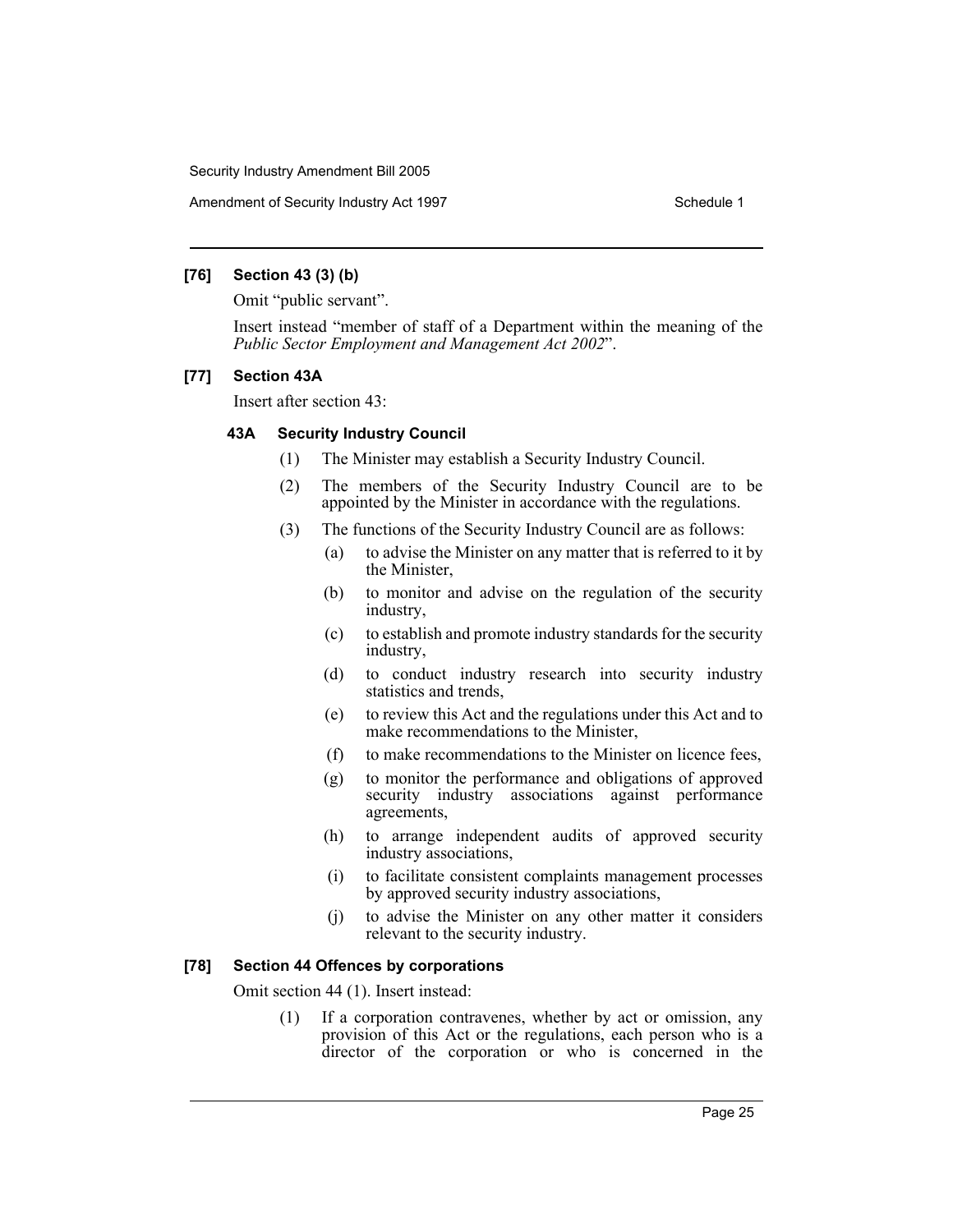Schedule 1 Amendment of Security Industry Act 1997

management of the corporation is taken to have contravened the same provision, unless the person satisfies the court that:

- (a) the corporation contravened the provision without the knowledge actual, imputed or constructive of the person, or
- (b) the person was not in a position to influence the corporation in relation to its contravention of the provision, or
- (c) the person, if in such a position, used all due diligence to prevent the contravention by the corporation.

#### **[79] Section 45 Proceedings for offences**

Omit "constituted by a Magistrate sitting alone" from section 45 (1).

## **[80] Section 45A Penalty notices**

Omit "the NSW Police" from section 45A (9) (a). Insert instead "NSW Police".

### **[81] Section 46 Service of notices**

Insert at the end of the section:

(2) Any such notice or other instrument is taken to have been served at the time it would have been delivered in the ordinary course of post.

#### **[82] Section 47 Certificate and other evidence**

Insert after section 47 (b):

- (c) that a specified person was or was not nominated as an employer in relation to the holder of a provisional licence (either in the application for a licence or at some subsequent time),
- (d) that a specified person had or had not previously applied for a licence and been refused,
- (e) that the Commissioner has or has not authorised a specified person not to wear a uniform when carrying a firearm pursuant to section 23A (6), and if the authorisation was subject to specified conditions,
- (f) that the Commissioner has authorised a specified person not to wear a licence pursuant to section  $3\hat{6}$  (2), and if the authorisation was subject to specified conditions,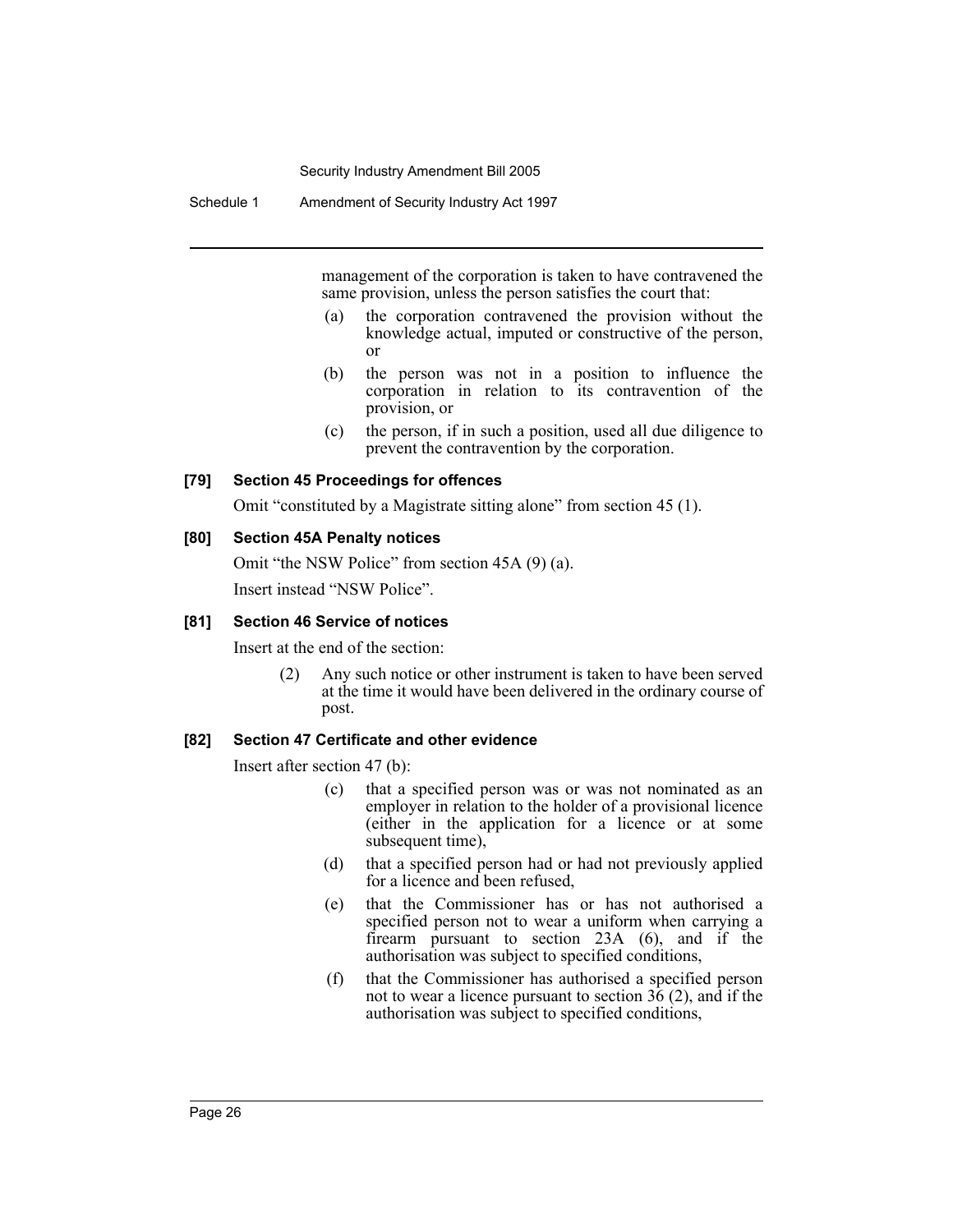Amendment of Security Industry Act 1997 **Schedule 1** Schedule 1

- (g) that a specified person had or had not previously contravened a licence condition and been found guilty of doing so,
- (h) that a penalty notice had been issued in respect of a licence and that the amount of penalty had or had not been paid in the time specified by the penalty notice,
- (i) that the licence of a specified person was or was not suspended, revoked or had or had not otherwise ceased to be in force during a specified period,

## **[83] Section 47 (2)**

Insert at the end of section 47:

- (2) In proceedings under this Act:
	- (a) a document purporting to be a copy of a direction, notice, authorisation, order, requirement or decision given or made under this Act is evidence of the direction, notice, authorisation, order, requirement or decision of which the Commissioner purports it to be a copy, and
	- (b) a document purporting to be a copy of a licence under this Act is evidence of the licence of which the Commissioner purports it to be a copy.

#### **[84] Section 48 Regulations**

Omit "those courses" from section 48 (2) (b).

Insert instead "security industry competency training".

## **[85] Section 48 (3) (a)**

Omit "5 penalty units". Insert instead "50 penalty units".

## **[86] Section 48 (3) (b)**

Omit "20 penalty units". Insert instead "100 penalty units".

## **[87] Schedule 2 Savings and transitional provisions**

Insert at the end of clause 1 (1):

*Security Industry Amendment Act 2005*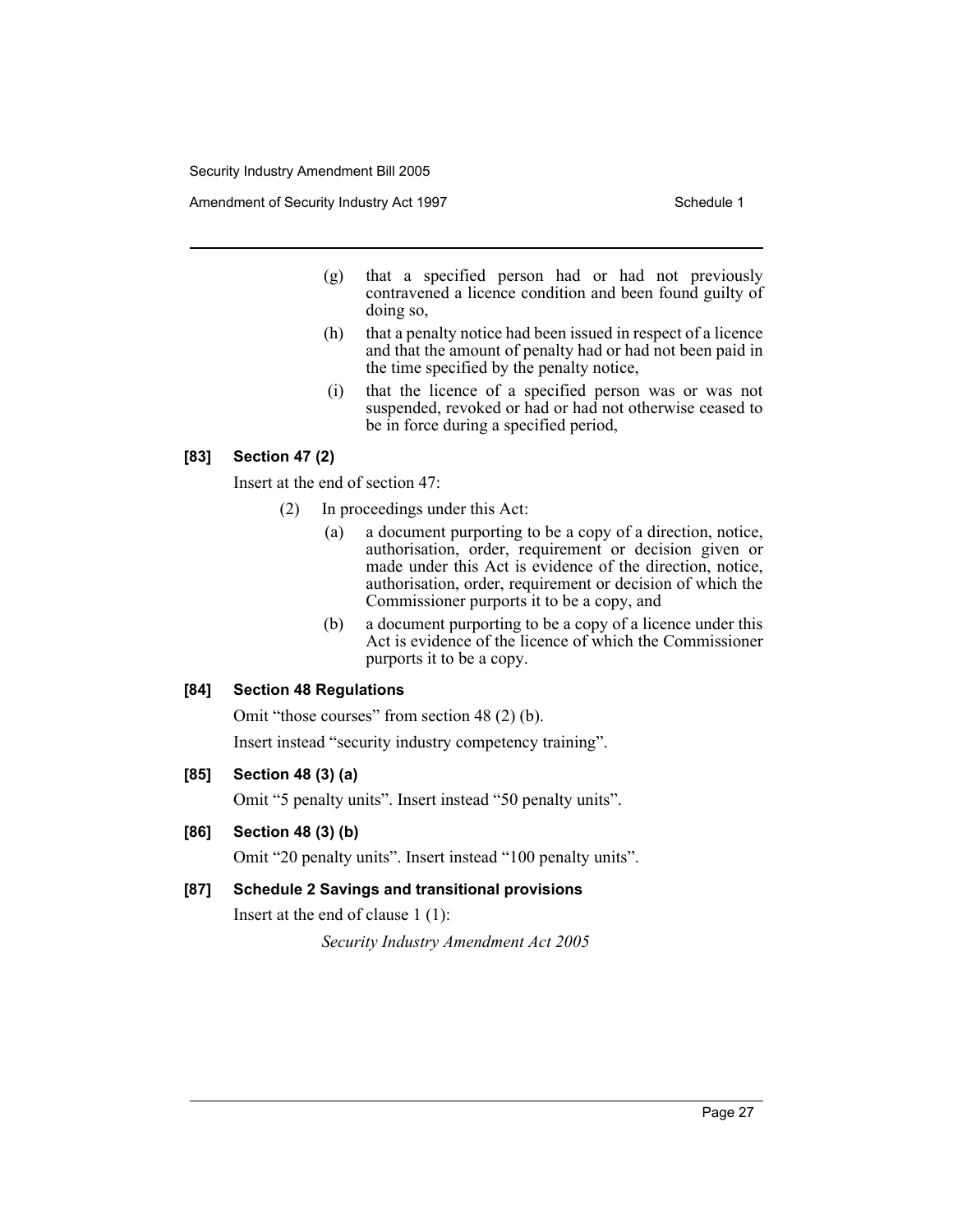Schedule 1 Amendment of Security Industry Act 1997

## **[88] Schedule 2, Part 4**

Insert after clause 10:

## **Part 4 Provisions consequent on enactment of Security Industry Amendment Act 2005**

#### **11 Definition**

In this Part, *amending Act* means the *Security Industry Amendment Act 2005*.

#### **12 Saving of existing licences**

- (1) Subject to the regulations:
	- (a) an existing licence that is a master licence is taken to be a master licence of the corresponding kind granted under this Act (as amended by the amending Act) as follows:
		- (i) an existing master licence that authorises the licensee (who is self-employed) to provide his or her services to carry on security activities is taken to be a class MA licence,
		- (ii) an existing master licence that authorises the licensee to employ or provide no more than 10 persons to carry on security activities is taken to be a class MB licence,
		- (iii) an existing master licence that authorises the licensee to employ or provide between 11 and 50 persons to carry on security activities is taken to be a class MC licence,
		- (iv) an existing master licence that authorises the licensee to employ or provide more than 50 persons to carry on security activities is taken to be a class MD licence, and
	- (b) an existing class 1 or class 2 licence is taken to be a class 1 or class 2 licence of the corresponding kind granted under this Act (as amended by the amending Act) as follows:
		- (i) an existing class 1A licence is taken to be:
			- (A) a class 1A, 1D, 1E or 1G licence (as determined by the Commissioner), or
			- (B) if the licensee is authorised by a licence or permit under the *Firearms Act 1996* to use and possess firearms in carrying out a security activity—a class 1A, 1D, 1E, 1F or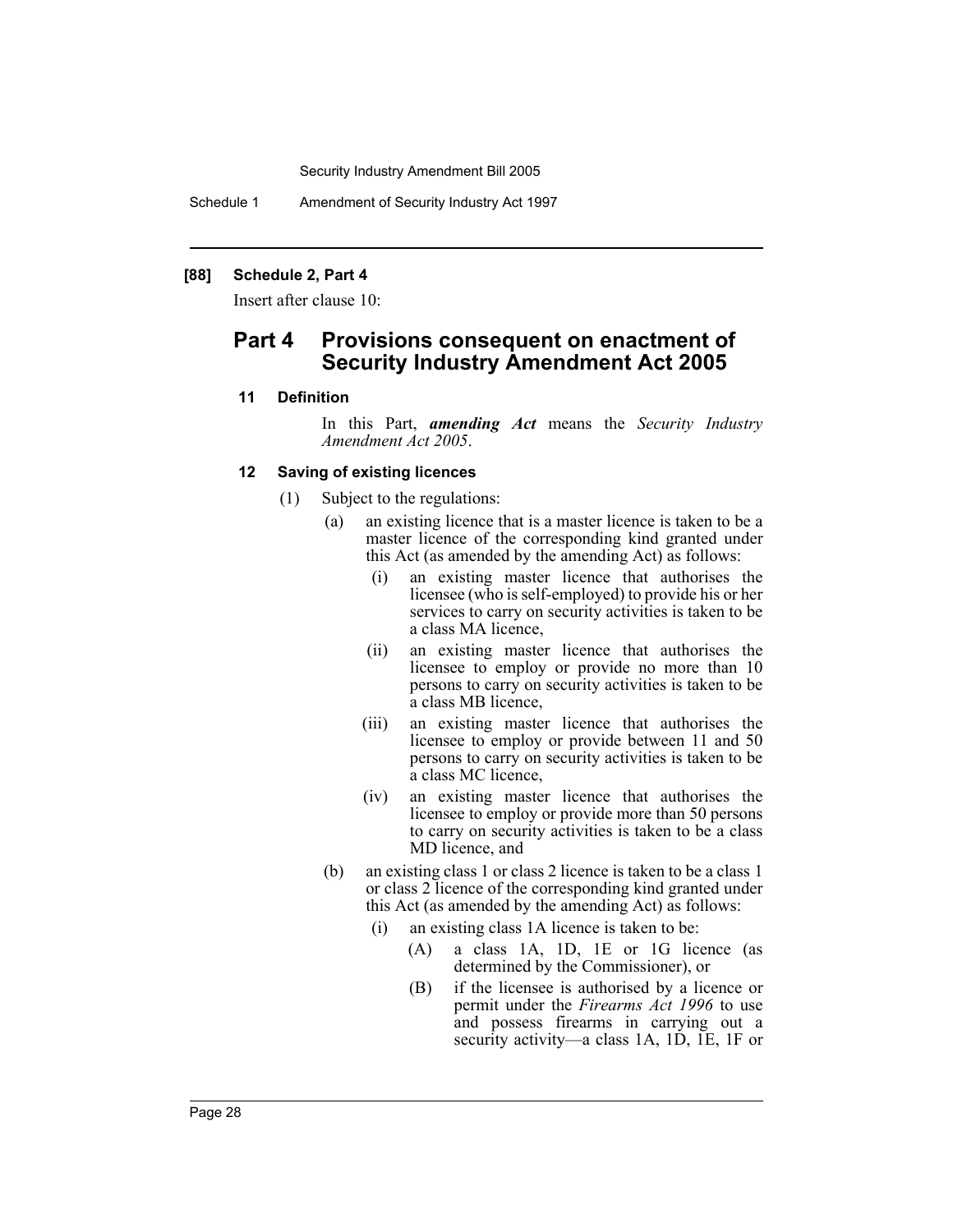Amendment of Security Industry Act 1997 **Schedule 1** Schedule 1

1G licence (as determined by the Commissioner),

- (ii) an existing class 1B licence is taken to be a class 1B licence,
- (iii) an existing class 1C licence is taken to be a class 1C licence,
- (iv) an existing class 2A licence is taken to be a class 2A licence,
- (v) an existing class 2B licence is taken to be a class 2B licence,
- (vi) an existing class 2C licence is taken to be a class 2C, 2E or 2F licence (as determined by the Commissioner),
- (vii) an existing class 2D licence is taken to be a class 2D licence, and
- (c) an existing licence, unless it is sooner surrendered by the holder or suspended or revoked under this Act, remains in force for the unexpired portion of its term, and
- (d) the holder of an existing licence that expires can apply for a new licence in accordance with this Act.
- (2) Accordingly, a reference in any Act (other than this Act) or statutory instrument, or in any other instrument, or in any contract or agreement, to an existing licence of a particular kind is to be construed as a reference to a licence of the corresponding kind as determined in accordance with subclause (1) (a) or (b).
- (3) The conditions to which an existing licence is subject are, subject to the regulations, taken to be conditions imposed by the Commissioner under this Act (as amended by the amending Act) and any such condition may be varied or revoked in accordance with this Act.
- (4) In this clause:

*existing licence* means a licence in force immediately before the commencement of this clause.

#### **13 Pending licence applications**

An application for a licence that was not finally determined before the commencement of an amendment to a provision made by the amending Act is to be investigated and determined in accordance with the provision as amended.